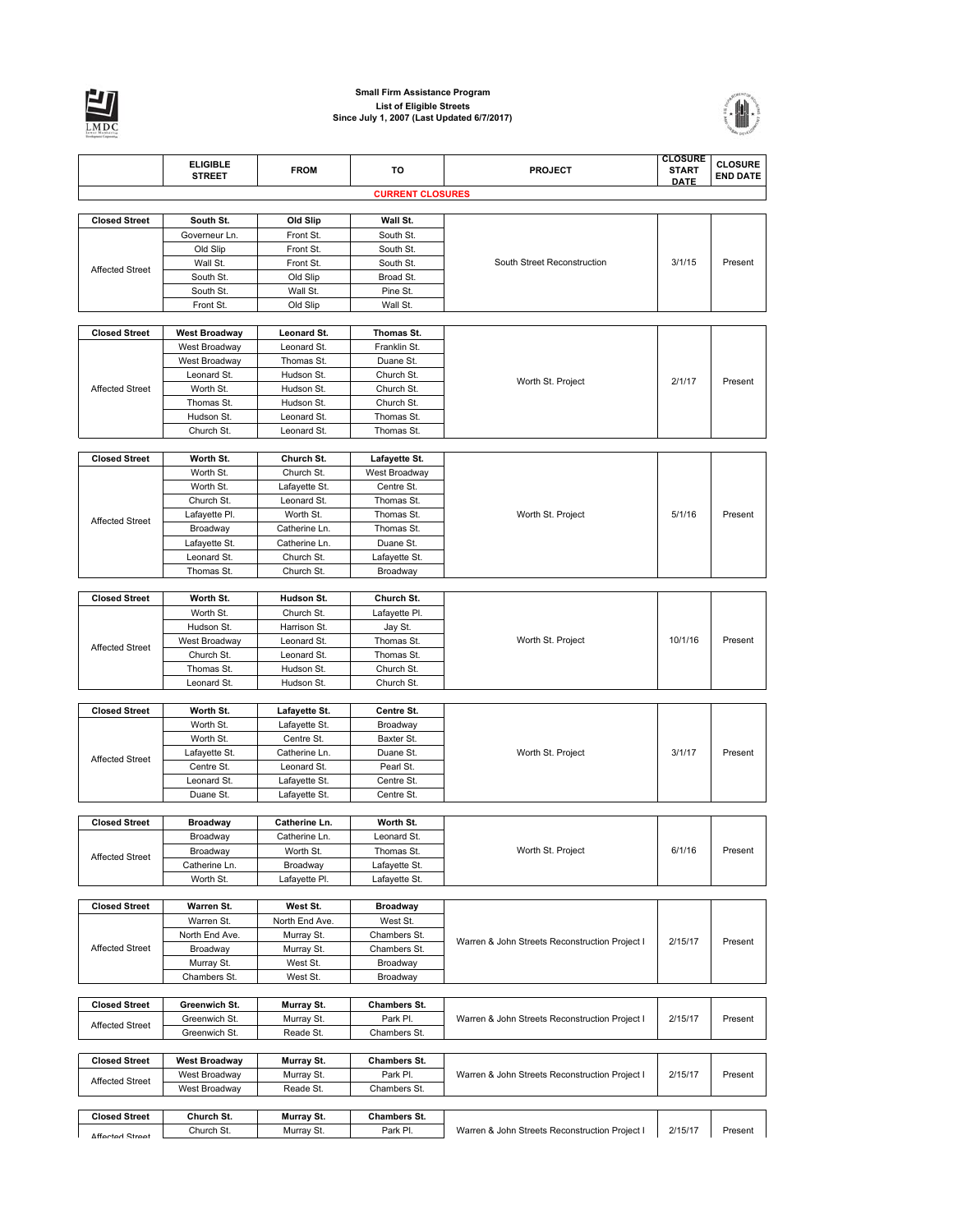| <b>Allevied Offeer</b>  | Church St.                  | Reade St.              | Chambers St.                      |                                                |            |           |
|-------------------------|-----------------------------|------------------------|-----------------------------------|------------------------------------------------|------------|-----------|
|                         |                             |                        |                                   |                                                |            |           |
| <b>Closed Street</b>    | John St.                    | <b>Broadway</b>        | William St.                       |                                                |            |           |
|                         | Dey St.                     | Broadway               | Church St.                        |                                                |            |           |
|                         | John St.                    | William St.            | Gold St.                          |                                                |            |           |
|                         | Maiden Ln.                  | Broadway               | William St.                       | Warren & John Streets Reconstruction Project I | 2/15/17    | Present   |
| <b>Affected Street</b>  | Fulton St.                  | Broadway               | William St.                       |                                                |            |           |
|                         | Nassua St.                  | Maiden Ln.             | Fulton St.                        |                                                |            |           |
|                         | Dutch St.                   | John St.               | Fulton St.                        |                                                |            |           |
|                         |                             |                        |                                   |                                                |            |           |
| <b>Closed Street</b>    | <b>Broad</b>                | <b>Beaver</b>          | <b>Exchange</b>                   |                                                |            |           |
|                         | <b>New</b>                  | Exchange               | Beaver                            |                                                |            |           |
|                         | Beaver                      | New                    | William                           |                                                |            |           |
| <b>Affected Street</b>  | Broad                       | Beaver                 | South William                     | <b>NYSE Security Zone</b>                      | 6/21/2008  | Present   |
|                         | Broad                       | Wall                   | Exchange                          |                                                |            |           |
|                         | William<br>Exchange         | Beaver<br>New          | Exchange<br>William               |                                                |            |           |
|                         |                             |                        |                                   |                                                |            |           |
| <b>Closed Street</b>    | Church                      | Liberty                | Vesey                             |                                                |            |           |
|                         | Church                      | Vesey                  | Barclay                           |                                                |            |           |
|                         | Church                      | Liberty                | Cedar                             |                                                |            |           |
|                         | _iberty                     | Greenwich              | Broadway                          |                                                |            |           |
|                         | Fulton<br>Dey               | Church<br>Church       | Broadway<br>Broadway              |                                                |            |           |
|                         | Cortlandt                   | Church                 | Broadway                          |                                                |            |           |
|                         | Broadway                    | Liberty                | Vesey                             | <b>WTC Site</b>                                | 3/16/2015  | Present   |
| <b>Affected Street</b>  | Vesey                       | West                   | Broadway                          |                                                |            |           |
|                         | West                        | Barclay                | Vesey                             |                                                |            |           |
|                         | Washington<br>Greenwich     | Barclay                | Vesey                             |                                                |            |           |
|                         | W Broadway                  | Barclay<br>Barclay     | Vesey<br>Vesey                    |                                                |            |           |
|                         | Church                      | Barclay                | Fulton                            |                                                |            |           |
|                         | Vesey                       | Broadway               | Church                            |                                                |            |           |
|                         | Barclay                     | Church                 | West                              |                                                |            |           |
|                         |                             |                        |                                   |                                                |            |           |
| <b>Closed Street</b>    | Liberty                     | Church                 | West                              |                                                |            |           |
|                         | Liberty<br>Church           | Broadway<br>Cortlandt  | Nassau<br>Liberty                 |                                                |            |           |
|                         | Trinity                     | Liberty                | Cedar                             |                                                |            |           |
|                         | Greenwich                   | Liberty                | Cedar                             | <b>Construction/Security Closure</b>           | 7/1/2007   | Present   |
| <b>Affected Street</b>  | Washington                  | Liberty                | Cedar                             |                                                |            |           |
|                         | West                        | _iberty                | Cedar                             |                                                |            |           |
|                         | Cedar                       | Greenwich              | Trinity                           |                                                |            |           |
|                         | Cedar                       | West                   | Washington                        |                                                |            |           |
|                         |                             |                        |                                   |                                                |            |           |
|                         |                             |                        |                                   |                                                |            |           |
| <b>Closed Street</b>    | Liberty                     | Greenwich<br>Cortlandt | <b>Trinity Place</b>              |                                                |            |           |
|                         | Trinity<br>_iberty          | Greenwich              | Cedar<br>West                     |                                                |            |           |
| <b>Affected Streets</b> | ∟iberty                     | Trinity                | Broadway                          | PA Security Barriers/8640                      | 3/16/2015  | Present   |
|                         | Greenwich                   | Liberty                | Cedar                             |                                                |            |           |
|                         | Cedar                       | Greenwich              | <b>Trinity Place</b>              |                                                |            |           |
|                         |                             |                        |                                   |                                                |            |           |
| <b>Closed Street</b>    | <b>Trinity</b><br>Greenwich | Liberty                | Rector                            |                                                |            |           |
|                         | Broadway                    | Liberty<br>Vesey       | Rector<br>Rector                  |                                                |            |           |
|                         | _iberty                     | Greenwich              | Broadway                          |                                                |            |           |
|                         | Vesey                       | Broadway               | West Broadway                     |                                                |            |           |
| <b>Affected Streets</b> | Rector                      | Greenwich              | Broadway                          | NYCDDC/WTC Security/8420                       | 3/16/2015  | Present   |
|                         | Church                      | Liberty                | Courtland                         |                                                |            |           |
|                         | Cedar                       | Greenwich              | Broadway                          |                                                |            |           |
|                         | Trinity<br>Thames           | Rector<br>Broadway     | Edgar<br>Greenwich                |                                                |            |           |
|                         |                             |                        |                                   |                                                |            |           |
| <b>Closed Street</b>    | Wall                        | William                | <b>Broadway</b>                   |                                                |            |           |
|                         | Broadway                    | Exchange               | Pine                              |                                                |            |           |
|                         | New                         | Exchange               | Wall                              |                                                |            |           |
|                         | Nassau                      | Exchange               | Pine                              | <b>NYSE Security Zone</b>                      | 9/8/2008   | Present   |
| <b>Affected Street</b>  | William                     | Exchange               | Pine                              |                                                |            |           |
|                         | Pine                        | Broadway<br>William    | William<br>Broadway               |                                                |            |           |
|                         | Exchange<br>Wall            | William                | Hanover Sq                        |                                                |            |           |
|                         |                             |                        |                                   |                                                |            |           |
| <b>Closed Street</b>    | <b>West Broadway</b>        | <b>Barclay</b>         | Vesey                             |                                                |            |           |
|                         | Barclay                     | Greenwich              | Church                            |                                                |            |           |
| <b>Affected Street</b>  | West Broadway               | Park                   | Barclay                           | <b>NYSE Security Zone</b>                      | 3/16/2015  | Present   |
|                         | Greenwich<br>Chuch          | Barclay<br>Barclay     | Vesey<br>Vesey                    |                                                |            |           |
|                         |                             |                        |                                   |                                                |            |           |
| <b>Closed Street</b>    | <b>Broadway</b>             |                        | <b>PAST CLOSURES</b><br>Cortlandt |                                                |            |           |
|                         | Broadway                    | Vesey<br>Liberty       | Barclay                           |                                                |            |           |
|                         | Cortlandt                   | Church                 | Broadway                          |                                                |            |           |
|                         | Dey                         | Church                 | Broadway                          |                                                |            |           |
|                         | Vesey                       | Church                 | Broadway                          |                                                |            |           |
|                         | Ann                         | Broadway               | Nassau                            | Broadway Phase 1 - CDOT Street Program (6290)  | 11/30/2015 | 4/28/2017 |
| <b>Affected Street</b>  | Nassau                      | Ann                    | Maiden                            |                                                |            |           |
|                         | Liberty Pl                  | Cortlandt              | Vesey                             |                                                |            |           |
|                         | Maiden                      | Broadway               | Nassau                            |                                                |            |           |
|                         | Church<br>Fulton            | Vesey<br>Church        | Cortlandt<br>Nassau               |                                                |            |           |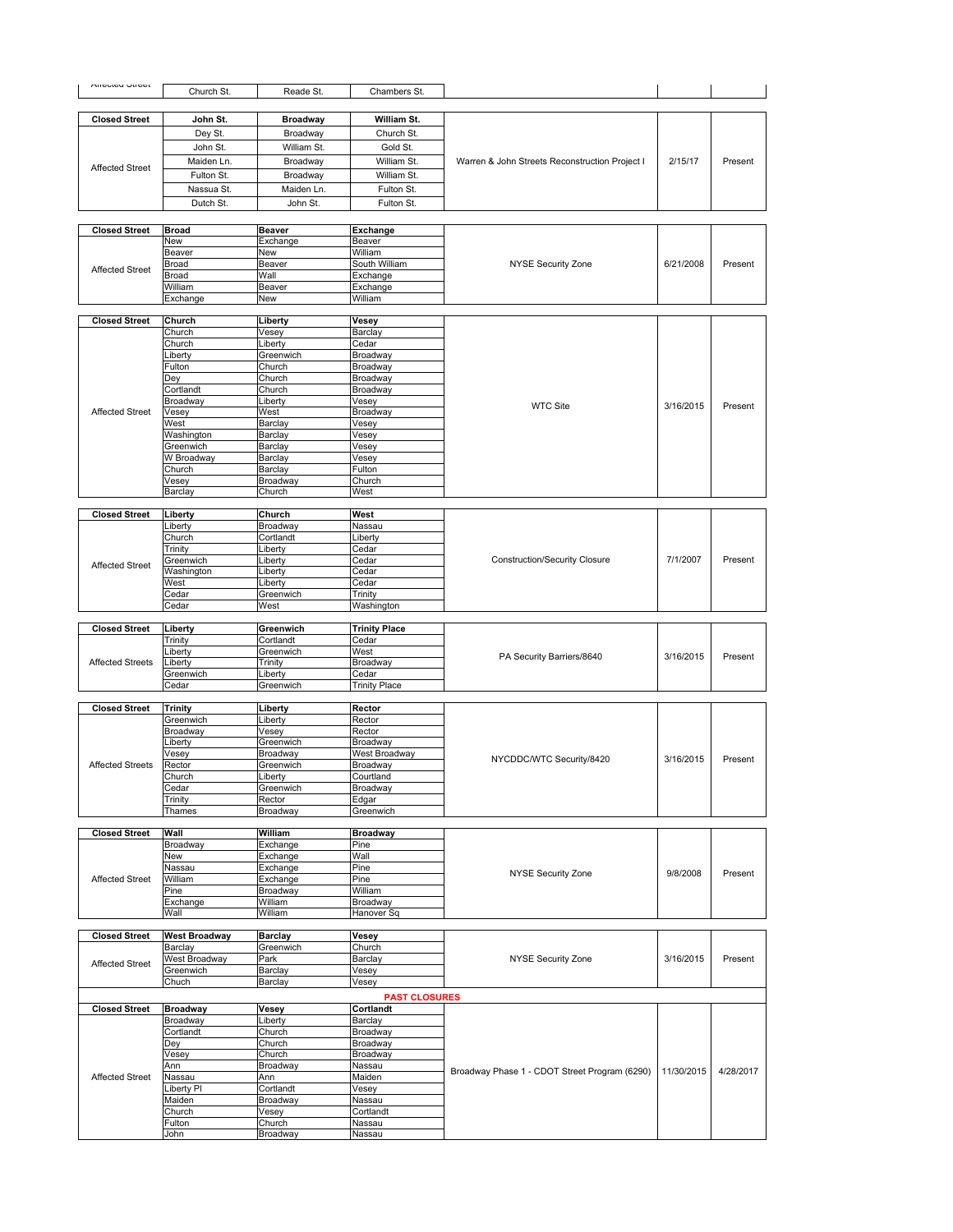| <b>Closed Street</b>   | Ann                  | William         | Gold                 |                              |            |            |
|------------------------|----------------------|-----------------|----------------------|------------------------------|------------|------------|
|                        |                      | Nassau          | William              |                              |            |            |
|                        | Ann                  |                 |                      |                              |            |            |
|                        | Beekman              | William         | Gold                 | <b>DDC Reconstruction</b>    | 6/14/2010  | 7/30/2010  |
| <b>Affected Street</b> | Fulton               | William         | Gold                 |                              |            |            |
|                        | William              | Beekman         | Fulton               |                              |            |            |
|                        | Gold                 | Beekman         | Fulton               |                              |            |            |
|                        |                      |                 |                      |                              |            |            |
| <b>Closed Street</b>   | <b>Battery Place</b> | <b>Broadway</b> | Washington           |                              |            |            |
|                        |                      |                 |                      |                              |            |            |
|                        | Greenwich            | Battery         | Morris               |                              |            |            |
|                        | Morris               | Greenwich       | Broadway             | MTA South Ferry Terminal     | 7/1/2007   | 11/18/2007 |
| <b>Affected Street</b> | Washington           | Morris          | <b>Battery Place</b> |                              |            |            |
|                        | <b>Battery Place</b> | Little West     | Washington           |                              |            |            |
|                        | Broadway             | Morris          | <b>Bowling Green</b> |                              |            |            |
|                        |                      |                 |                      |                              |            |            |
| <b>Closed Street</b>   | <b>Beach</b>         | Greenwich       | Hudson               |                              |            |            |
|                        | Beach                | Hudson          | Varick               |                              |            |            |
|                        | Hubert               | Greenwich       | Hudson               |                              |            |            |
|                        |                      |                 |                      | <b>DDC</b> Watermain         | 10/24/2011 | 9/14/2012  |
| <b>Affected Street</b> | Greenwich            | Hubert          | North Moore          |                              |            |            |
|                        | Hudson               | Hubert          | North Moore          |                              |            |            |
|                        | North Moore          | Greenwich       | Hudson               |                              |            |            |
|                        |                      |                 |                      |                              |            |            |
| <b>Closed Street</b>   | Beaver               | <b>Broad</b>    | So. William          |                              |            |            |
|                        | Beaver               | <b>Broad</b>    | New                  |                              |            |            |
|                        | Broad                | So. William     | Exchange             |                              |            |            |
|                        | Exchange             | So. William     | Broad                | <b>DDC Reconstruction</b>    | 10/23/2007 | 10/11/2008 |
| <b>Affected Street</b> | So. William          | Broad           | Exchange             |                              |            |            |
|                        | Hanover Sq           | So. William     | Stone                |                              |            |            |
|                        | Beaver               | So. William     | Hanover Sq           |                              |            |            |
|                        |                      |                 |                      |                              |            |            |
| <b>Closed Street</b>   | <b>Beekman</b>       | <b>Front</b>    | South                |                              |            |            |
|                        | Beekman              | Water           | Front                |                              |            |            |
|                        |                      |                 |                      |                              |            |            |
| <b>Affected Street</b> | Front                | Fulton          | Peck Slip            | <b>DDC Reconstruction</b>    | 8/22/2011  | 2/16/2012  |
|                        | Fulton               | Front           | South                |                              |            |            |
|                        | South                | Fulton          | Peck Slip            |                              |            |            |
|                        | Peck Slip            | Front           | South                |                              |            |            |
|                        |                      |                 |                      |                              |            |            |
| <b>Closed Street</b>   | <b>Beekman</b>       | Front           | Water                |                              |            |            |
|                        | Beekman              | Water           | Pearl                |                              |            |            |
|                        | Beekman              | Front           | South                |                              |            |            |
|                        | Water                | Fulton          | Peck Slip            | DDC Watermain Project        | 7/1/2007   | 8/5/2007   |
| <b>Affected Street</b> | Front                | Fulton          | Peck Slip            |                              |            |            |
|                        | Fulton               | Water           | Front                |                              |            |            |
|                        | Peck Slip            | Water           | Front                |                              |            |            |
|                        |                      |                 |                      |                              |            |            |
|                        |                      |                 |                      |                              |            |            |
| <b>Closed Street</b>   | <b>Beekman</b>       | <b>Park Row</b> | Nassau               |                              |            |            |
|                        | Theatre Alley        | Beekman         | Ann                  |                              |            |            |
|                        | Nassau               | Ann             | Spruce               |                              |            |            |
| <b>Affected Street</b> | Beekman              | Nassau          | William              | <b>DDC Reconstruction</b>    | 4/13/2009  | 5/20/2010  |
|                        | Park Row             | Spruce          | Ann                  |                              |            |            |
|                        | Ann                  | Park Row        | Nassau               |                              |            |            |
|                        | Spruce               | Park Row        | Nassau               |                              |            |            |
|                        |                      |                 |                      |                              |            |            |
| <b>Closed Street</b>   | <b>Beekman</b>       | Pearl           | Water                |                              |            |            |
|                        | Pearl                | Peck Slip       | Fulton               |                              |            |            |
|                        | Water                | Peck Slip       | Fulton               | DDC Watermain Project        | 7/1/2007   | 8/12/2007  |
| <b>Affected Street</b> | Beekman              | Water           | Front                |                              |            |            |
|                        | Peck Slip            | Pearl           | Front                |                              |            |            |
|                        |                      |                 |                      |                              |            |            |
| <b>Closed Street</b>   | Beekman              | William         | Gold                 |                              |            |            |
|                        | Beekman              | Nassau          | William              |                              |            |            |
|                        | William              | Ann             | Spruce               |                              |            |            |
|                        |                      |                 |                      | DDC Reconstruction           | 10/29/2007 | 1/1/2008   |
| <b>Affected Street</b> | Gold                 | Ann             | Spruce               |                              |            |            |
|                        | Spruce               | William         | Gold                 |                              |            |            |
|                        | Ann                  | William         | Gold                 |                              |            |            |
|                        |                      |                 |                      |                              |            |            |
| <b>Closed Street</b>   | <b>Beekman</b>       | William         | Gold                 |                              |            |            |
|                        | William              | Ann             | Spruce               |                              |            |            |
| <b>Affected Street</b> | Spruce               | William         | Gold                 | <b>DDC Reconstruction</b>    | 4/13/2009  | 5/10/2010  |
|                        | Gold                 | Spruce          | Ann                  |                              |            |            |
|                        | Ann                  | William         | Gold                 |                              |            |            |
|                        |                      |                 |                      |                              |            |            |
| <b>Closed Street</b>   | <b>Beekman</b>       | <b>Nassau</b>   | William              |                              |            |            |
|                        | Beekman              | Park Row        | Nassau               |                              |            |            |
|                        | Spruce               | Nassau          | William              |                              |            |            |
|                        | Ann                  | Nassau          | William              | <b>DDC Reconstruction</b>    | 3/25/2008  | 4/13/2009  |
| <b>Affected Street</b> | Nassau               | Ann             | Spruce               |                              |            |            |
|                        | Beekman              | William         | Gold                 |                              |            |            |
|                        | William              | Ann             | Spruce               |                              |            |            |
|                        |                      |                 |                      |                              |            |            |
| <b>Closed Street</b>   |                      |                 | John                 |                              |            |            |
|                        | <b>Broadway</b>      | Fulton          |                      |                              |            |            |
|                        | Broadway             | Vesey           | Fulton               |                              |            |            |
|                        | Broadway             | John            | Maiden               |                              |            |            |
|                        | Fulton               | Church          | Nassau               | MTA Fulton St Transit Center | 1/5/2009   | 6/28/2010  |
| <b>Affected Street</b> | Church               | Fulton          | Dey                  |                              |            |            |
|                        | Nassau               | Fulton          | John                 |                              |            |            |
|                        | Dey                  | Church          | Broadway             |                              |            |            |
|                        | John                 | Broadway        | Nassau               |                              |            |            |
|                        |                      |                 |                      |                              |            |            |
| <b>Closed Street</b>   | <b>Broadway</b>      | Ann             | John                 |                              |            |            |
|                        | Broadway             | Ann             | Barclay              |                              |            |            |
|                        | Broadway             | John            | Cortland             |                              |            |            |
|                        |                      |                 |                      |                              |            |            |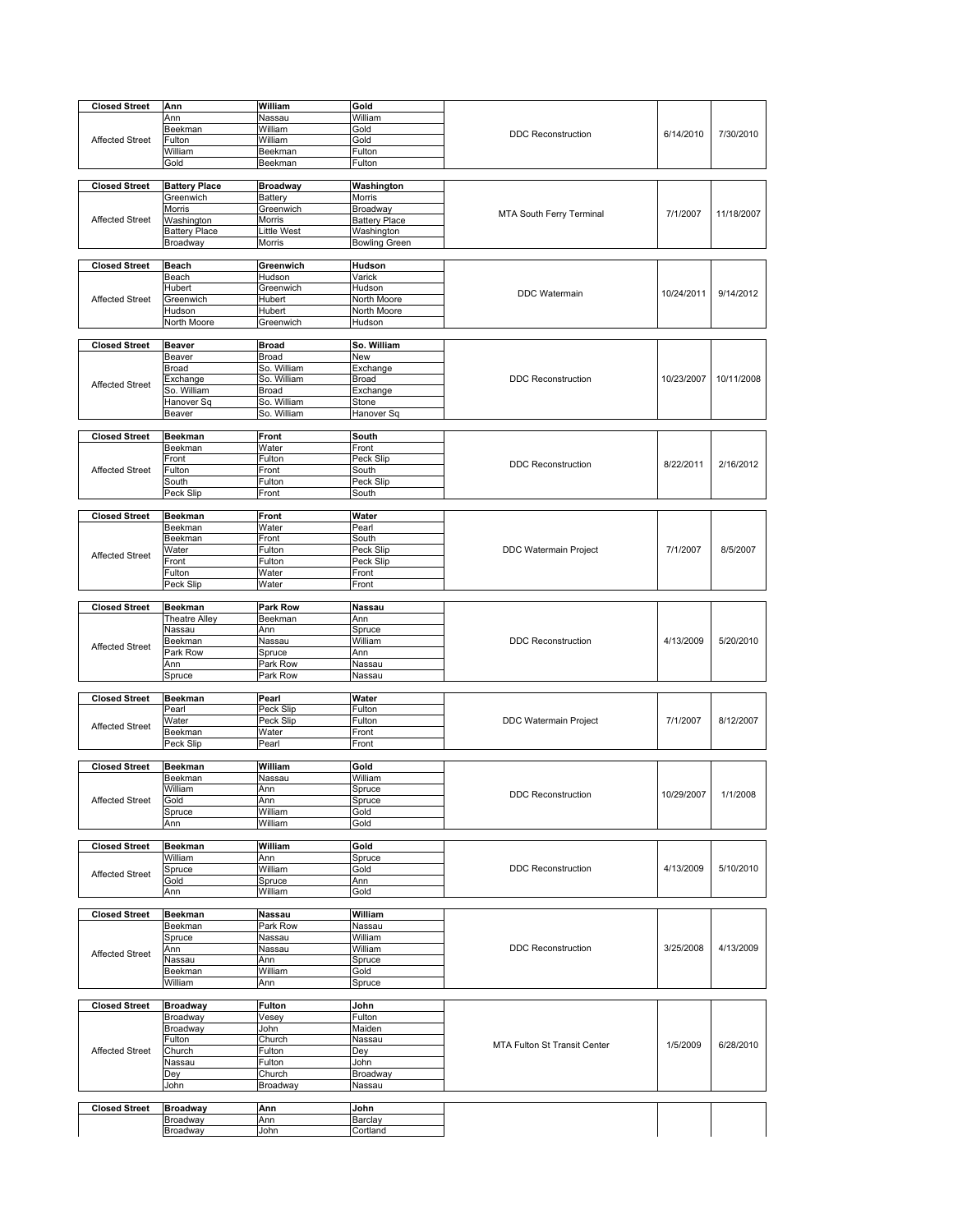|                         | Vesey               | Church           | Broadway             |                                               |            |            |
|-------------------------|---------------------|------------------|----------------------|-----------------------------------------------|------------|------------|
|                         | Ann                 | Broadway         | Nassau               |                                               |            |            |
| <b>Affected Street</b>  | Fulton              | Church           | Nassau               | <b>DDC Watermain Project</b>                  | 7/1/2007   | 11/14/2008 |
|                         | Dey                 | Church           | Broadway             |                                               |            |            |
|                         | Nassau              | John             | Ann                  |                                               |            |            |
|                         | Church              | Vesey            | Dey                  |                                               |            |            |
|                         | John                | Broadway         | Nassau               |                                               |            |            |
|                         |                     |                  |                      |                                               |            |            |
| <b>Closed Street</b>    | <b>Broadway</b>     | Dey              | Cortland             |                                               |            |            |
|                         | Broadway            | Dey              | Fulton               |                                               |            |            |
|                         | Broadway            | Cortland         | Liberty              |                                               |            |            |
|                         | Dey                 | Broadway         | Church               |                                               |            |            |
| <b>Affected Street</b>  | John                | Broadway         | Nassau               | <b>FSTC</b>                                   | 8/13/2008  | 11/21/2008 |
|                         | Cortland            | Broadway         | Church               |                                               |            |            |
|                         | Nassau              | Maiden           | John                 |                                               |            |            |
|                         | Maiden              | Broadway         | Nassau               |                                               |            |            |
|                         | Church              | Dey              | Cortland             |                                               |            |            |
|                         |                     |                  |                      |                                               |            |            |
| <b>Closed Street</b>    | <b>Broadway</b>     | Dey              | Cortland             |                                               |            |            |
|                         | Broadway            | Dey              | Fulton               |                                               |            |            |
|                         | Broadway            | Cortland         | Liberty              |                                               |            |            |
|                         | Dey                 | Broadway         | Church               |                                               |            |            |
| <b>Affected Street</b>  | John                | Broadway         | Nassau               | <b>FSTC</b>                                   | 6/1/2010   | 11/10/2010 |
|                         | Cortland            | Broadway         | Church               |                                               |            |            |
|                         | Nassau              | Maiden           | John                 |                                               |            |            |
|                         | Maiden              | Broadway         | Nassau               |                                               |            |            |
|                         | Church              | Dey              | Cortland             |                                               |            |            |
|                         |                     |                  |                      |                                               |            |            |
| <b>Closed Street</b>    | <b>Broadway</b>     | <b>Dey</b>       | <b>Fulton</b>        |                                               |            |            |
|                         | Broadway            | Maiden           | Ann                  |                                               |            |            |
|                         | John                | Broadway         | Nassau               |                                               |            |            |
| <b>Affected Street</b>  | Nassau              | Fulton           | John                 | MTA Fulton St Transit Center                  | 9/20/2010  | 10/27/2014 |
|                         | Church              | Dey              | Fulton               |                                               |            |            |
|                         | Dey                 | Church           | Broadway             |                                               |            |            |
|                         | Fulton              | Church           | Nassau               |                                               |            |            |
|                         |                     |                  |                      |                                               |            |            |
| <b>Closed Street</b>    | <b>Broadway</b>     | Dey              | <b>Thames</b>        |                                               |            |            |
|                         | Broadway            | Fulton           | John                 |                                               |            |            |
|                         | Cortlandt           | Church           | Broadway             |                                               |            |            |
|                         | Dey                 | Church           | Broadway             |                                               |            |            |
|                         | Liberty             | Trinity          | Nassau               |                                               |            |            |
| <b>Affected Street</b>  | Cedar               | Trinity          | Nassau               | Broadway Phase 1 - CDOT Street Program (6290) | 10/27/2014 | 11/30/2015 |
|                         | Thames              | Trinity          | Nassau               |                                               |            |            |
|                         | Nassau              | Cedar            | John                 |                                               |            |            |
|                         | Trinity             | Dey              | Thames               |                                               |            |            |
|                         | Liberty Pl          | Liberty          | Maiden               |                                               |            |            |
|                         | Trinity             | Liberty          | Thames               |                                               |            |            |
|                         |                     |                  |                      |                                               |            |            |
|                         |                     |                  |                      |                                               |            |            |
|                         |                     |                  |                      |                                               |            |            |
| <b>Closed Street</b>    | <b>Broadway</b>     | Fulton           | John                 |                                               |            |            |
|                         | Broadway            | Vesey            | Fulton               |                                               |            |            |
|                         | Broadway            | John             | Maiden               |                                               |            |            |
|                         | Fulton              | Church           | Nassau               | <b>MTA Fulton St Transit Center</b>           | 1/24/2011  | 10/27/2014 |
| <b>Affected Street</b>  | Church              | Fulton           | Dey                  |                                               |            |            |
|                         | Nassau              | Fulton           | John                 |                                               |            |            |
|                         | Dey                 | Church           | Broadway             |                                               |            |            |
|                         | John                | Broadway         | Nassau               |                                               |            |            |
|                         |                     |                  |                      |                                               |            |            |
| <b>Closed Street</b>    | <b>Broadway</b>     | Rector           | Liberty              |                                               |            |            |
|                         | Broadway            | Maiden           | Morris               |                                               |            |            |
|                         | _iberty             | Trinity          | Nassau               |                                               |            |            |
| <b>Affected Street</b>  | Cedar               | Trinity          | Nassau               | DDC Watermain Project                         | 8/4/2013   | 10/27/2014 |
|                         | Thames              | Trinity          | Broadway             |                                               |            |            |
|                         | Pine<br>Rector      | Broadway         | Nassau               |                                               |            |            |
|                         |                     | Trinity          | Broadway             |                                               |            |            |
| <b>Closed Street</b>    | Carlisle            | West             | Washington           |                                               |            |            |
|                         | West                | Albany           | Rector               |                                               |            |            |
|                         |                     | West             |                      |                                               |            |            |
|                         | Albany              |                  | Washington           |                                               |            |            |
| <b>Affected Street</b>  | Albany              | South End        | West                 | State DOT 9A Project                          | 7/6/2009   | 10/9/2009  |
|                         | Washington          | Albany           | Rector               |                                               |            |            |
|                         | Rector              | West             | Washington           |                                               |            |            |
|                         | Carlisle            | Washington       | Greenwich            |                                               |            |            |
|                         |                     |                  |                      |                                               |            |            |
| <b>Closed Street</b>    | Cedar               | <b>Broadway</b>  | <b>Nassau</b>        |                                               |            |            |
|                         | Liberty             | Broadway         | Nassau               |                                               |            |            |
| <b>Affected Streets</b> | Pine                | Broadway         | Nassau               | Broadway Phase 1 - CDOT Street Program/6290   | 3/25/2014  | 10/27/2014 |
|                         | Broadway            | Pine             | Liberty              |                                               |            |            |
|                         | Nassau              | Pine             | Liberty              |                                               |            |            |
|                         |                     |                  |                      |                                               |            |            |
| <b>Closed Street</b>    | <b>Chambers</b>     | Greenwich        | <b>West Broadway</b> |                                               |            |            |
|                         | Chambers            | West             | Church               |                                               |            |            |
|                         | Reade               | Greenwich        | West Broadway        |                                               |            |            |
|                         | Warren              | Greenwich        | West Broadway        | <b>DDC Watermain Project</b>                  | 8/15/2011  | 6/30/2014  |
| Affected Street         | Greenwich           | Reade            | Warren               |                                               |            |            |
|                         | Hudson              | Reade            | Chambers             |                                               |            |            |
|                         | West Broadway       | Chambers         | Warren               |                                               |            |            |
|                         |                     |                  |                      |                                               |            |            |
| <b>Closed Street</b>    | <b>Chambers</b>     | West             | Greenwich            |                                               |            |            |
|                         | Chambers            | North End        | Hudson               |                                               |            |            |
|                         | Warren              | West             | Greenwich            |                                               |            |            |
| <b>Affected Street</b>  | West                | Harrison         | Warren               | DDC Watermain Project                         | 9/13/2010  | 9/3/2011   |
|                         |                     |                  |                      |                                               |            |            |
|                         | Warren<br>Greenwich | West<br>Harrison | Greenwich<br>Warren  |                                               |            |            |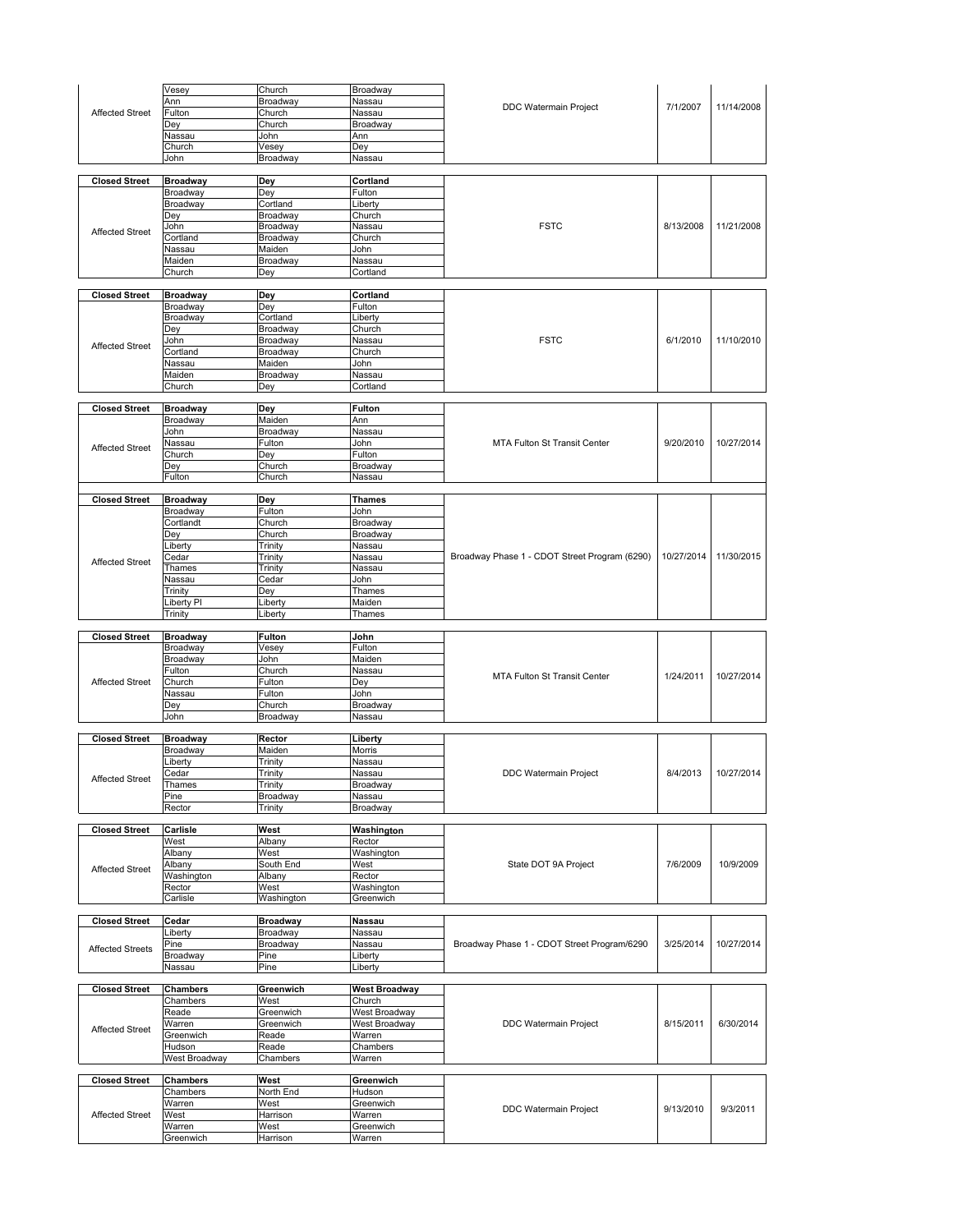| <b>Closed Street</b>   | Chambers       | <b>West Broadway</b> | Church          |                             |           |            |
|------------------------|----------------|----------------------|-----------------|-----------------------------|-----------|------------|
|                        |                |                      |                 |                             |           |            |
|                        | Chambers       | Greenwich            | West Broadway   |                             |           |            |
|                        | Chambers       | Church               | Broadway        |                             |           |            |
|                        | West Broadway  | Reade                | Warren          |                             |           |            |
| <b>Affected Street</b> | Church         | Reade                | Warren          | MTA Chambers St. ADA        | 3/1/2008  | 5/30/2008  |
|                        | Reade          | West Broadway        | Church          |                             |           |            |
|                        |                |                      |                 |                             |           |            |
|                        | Hudson         | Reade                | Chambers        |                             |           |            |
|                        | Warren         | West Broadway        | Church          |                             |           |            |
|                        |                |                      |                 |                             |           |            |
| <b>Closed Street</b>   | Chambers       | Church               | West Broadway   |                             |           |            |
|                        | Chambers       | Greenwich            | Broadway        |                             |           |            |
|                        |                |                      |                 |                             |           |            |
|                        | West Broadway  | Warren               | Reade           | DDC Watermain Project       | 9/26/2011 | 7/27/2015  |
| <b>Affected Street</b> | Church         | Warren               | Reade           |                             |           |            |
|                        | Reade          | West Broadway        | Church          |                             |           |            |
|                        | Warren         | West Broadway        | Church          |                             |           |            |
|                        |                |                      |                 |                             |           |            |
|                        |                |                      |                 |                             |           |            |
| <b>Closed Street</b>   | Chambers       | Church               | <b>Broadway</b> |                             |           |            |
|                        | Chambers       | Broadway             | Elk Street      |                             |           |            |
|                        | Broadway       | Chambers             | Reade           |                             |           |            |
|                        | Broadway       | Chambers             | Warren          | DDC Watermain Project       | 6/25/2012 | 7/27/2015  |
| <b>Affected Street</b> | Chambers       | Church               | West Broadway   |                             |           |            |
|                        |                |                      |                 |                             |           |            |
|                        | Church         | Chambers             | Warren          |                             |           |            |
|                        | Church         | Chambers             | Reade           |                             |           |            |
|                        |                |                      |                 |                             |           |            |
| <b>Closed Street</b>   | Church         | Vesey                | Fulton          |                             |           |            |
|                        |                |                      |                 |                             |           |            |
|                        | Vesey          | Church               | Broadway        |                             |           |            |
|                        | Fulton         | Church               | Broadway        | DDC Watermain Project       | 7/23/2007 | 11/9/2007  |
| <b>Affected Street</b> | Church         | Vesey                | Barclay         |                             |           |            |
|                        | Broadway       | Vesey                | Fulton          |                             |           |            |
|                        | Church         | Fulton               | Dey             |                             |           |            |
|                        |                |                      |                 |                             |           |            |
|                        |                |                      |                 |                             |           |            |
| <b>Closed Street</b>   | Church         | <b>Fulton</b>        | Dey             |                             |           |            |
|                        | Church         | Fulton               | Vesey           |                             |           |            |
|                        | Church         | Dey                  | Cortland        | <b>MTA Station Work</b>     | 9/15/2007 |            |
| <b>Affected Street</b> |                |                      |                 |                             |           | 5/18/2008  |
|                        | Broadway       | Fulton               | Dey             |                             |           |            |
|                        | Dey            | Church               | Broadway        |                             |           |            |
|                        | Fulton         | Church               | Broadway        |                             |           |            |
|                        |                |                      |                 |                             |           |            |
| <b>Closed Street</b>   | Church         | Dey                  | Cortland        |                             |           |            |
|                        |                |                      |                 |                             |           |            |
|                        | Church         | Dey                  | Fulton          |                             |           |            |
|                        | Church         | Cortland             | Liberty         | <b>MTA Station Work</b>     | 9/15/2007 | 3/7/2008   |
| <b>Affected Street</b> | Broadway       | Dey                  | Cortland        |                             |           |            |
|                        | Dey            | Church               | Broadway        |                             |           |            |
|                        |                |                      |                 |                             |           |            |
|                        | Cortland       | Church               | Broadway        |                             |           |            |
|                        |                |                      |                 |                             |           |            |
| <b>Closed Street</b>   | Church         | Liberty              | Vesey           |                             |           |            |
|                        | Church         | Vesey                | Barclay         |                             |           |            |
|                        | Church         | Liberty              | Cedar           |                             |           |            |
|                        |                |                      |                 |                             |           |            |
|                        |                |                      |                 |                             |           |            |
|                        | Liberty        | Greenwich            | Broadway        |                             |           |            |
|                        | Fulton         | Church               | Broadway        |                             |           |            |
|                        | Dey            | Church               | Broadway        |                             |           |            |
|                        |                |                      |                 |                             |           |            |
|                        | Cortlandt      | Church               | Broadway        |                             |           |            |
|                        | Broadway       | Liberty              | Vesey           | <b>WTC Site</b>             | 1/13/2014 | 2/9/2015   |
| <b>Affected Street</b> | Vesey          | West                 | Broadway        |                             |           |            |
|                        | West           | Barclay              | Vesey           |                             |           |            |
|                        | Washington     | Barclay              | Vesey           |                             |           |            |
|                        |                |                      |                 |                             |           |            |
|                        | Greenwich      | Barclay              | Vesey           |                             |           |            |
|                        | W Broadway     | Barclay              | Vesey           |                             |           |            |
|                        | Church         | Barclay              | Fulton          |                             |           |            |
|                        | Vesey          | Broadway             | Church          |                             |           |            |
|                        | Barclay        | Church               | West            |                             |           |            |
|                        |                |                      |                 |                             |           |            |
|                        |                |                      |                 |                             |           |            |
| <b>Closed Street</b>   | Cliff          | Fulton               | John            |                             |           |            |
|                        | Cliff          | Fulton               | Beekman         |                             |           |            |
|                        | Pearl          | Fulton               | John            | <b>DEP Emergency Work</b>   | 7/1/2007  |            |
| <b>Affected Street</b> | Gold           | Fulton               | John            |                             |           | 7/15/2007  |
|                        | John           | Gold                 | Pearl           |                             |           |            |
|                        |                |                      |                 |                             |           |            |
|                        | Fulton         | Gold                 | Pearl           |                             |           |            |
|                        |                |                      |                 |                             |           |            |
| <b>Closed Street</b>   | Cortland       | <b>Broadway</b>      | Church          |                             |           |            |
|                        | Maiden         | Broadway             | Nassau          |                             |           |            |
|                        | Church         | Dey                  | Liberty         |                             |           |            |
|                        |                |                      |                 | <b>MTA Station Work</b>     | 8/1/2010  | 9/1/2010   |
| <b>Affected Street</b> | Broadway       | Dey                  | Liberty         |                             |           |            |
|                        | Dey            | Church               | Broadway        |                             |           |            |
|                        | Liberty        | Church               | Broadway        |                             |           |            |
|                        |                |                      |                 |                             |           |            |
| <b>Closed Street</b>   | Cortland       | <b>Broadway</b>      | Church          |                             |           |            |
|                        |                |                      |                 |                             |           |            |
|                        | Maiden         | Broadway             | Nassau          |                             |           |            |
|                        | Church         | Dey                  | Liberty         | <b>MTA Station Work</b>     | 7/1/2007  | 9/10/2007  |
| <b>Affected Street</b> | Broadway       | Dey                  | ∟iberty         |                             |           |            |
|                        | Dey            | Church               | Broadway        |                             |           |            |
|                        |                |                      |                 |                             |           |            |
|                        | Liberty        | Church               | Broadway        |                             |           |            |
|                        |                |                      |                 |                             |           |            |
| <b>Closed Street</b>   | Dey            | <b>Broadway</b>      | Church          |                             |           |            |
|                        | Broadway       | Fulton               | Cortland        |                             |           |            |
|                        | Church         | Fulton               | Cortland        | <b>MTA Connector Tunnel</b> | 7/1/2007  | 10/10/2012 |
| <b>Affected Street</b> |                |                      |                 |                             |           |            |
|                        | Fulton         | Church               | Broadway        |                             |           |            |
|                        | Cortland       | Church               | Broadway        |                             |           |            |
|                        |                |                      |                 |                             |           |            |
| <b>Closed Street</b>   | Dutch          | <b>Fulton</b>        | John            |                             |           |            |
|                        |                |                      | William         |                             |           |            |
| Affortad Straat        | Fulton<br>John | Nassau<br>Nassau     | William         | DDC Watermain Project       | 6/10/2008 | 9/15/2008  |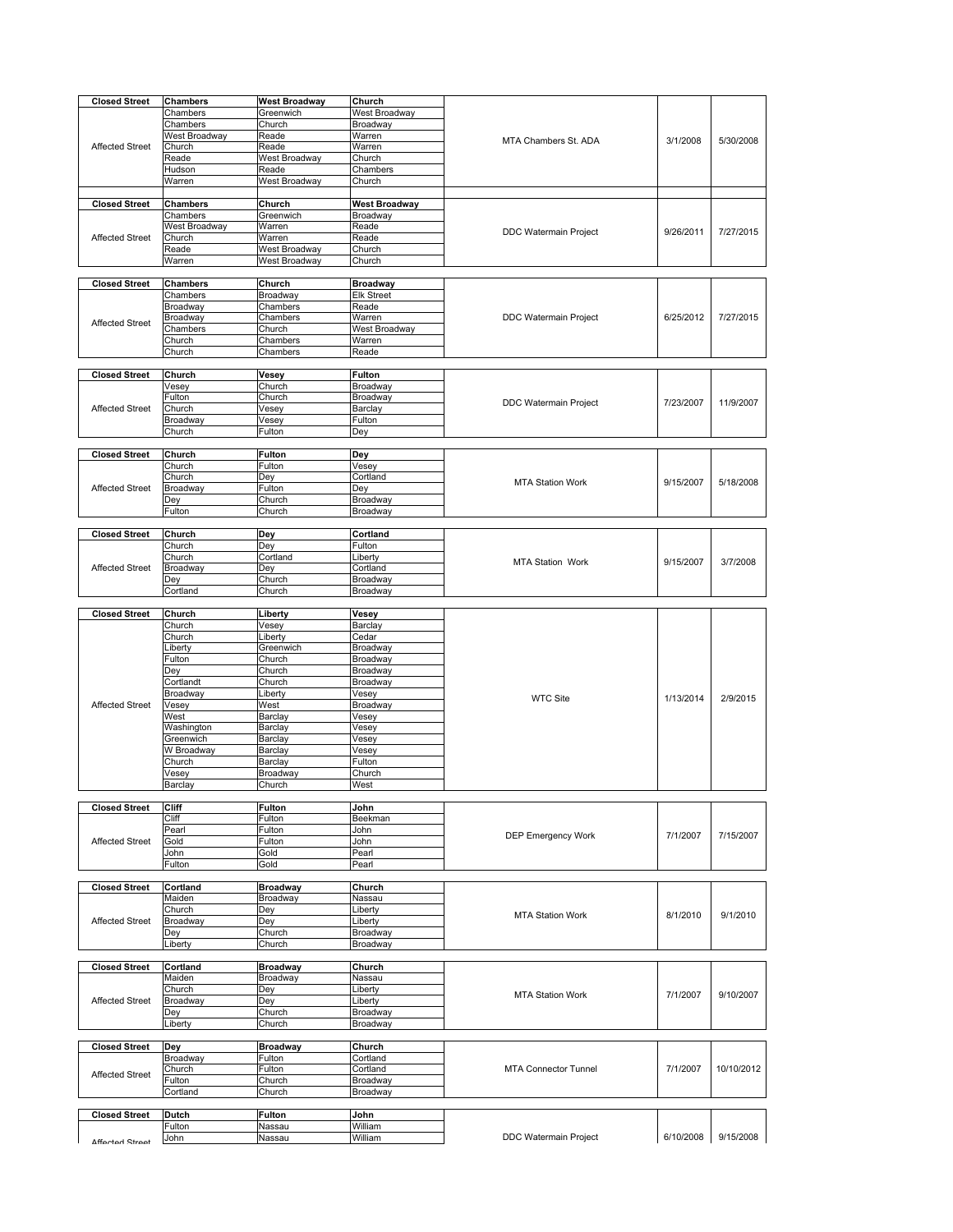| <b>Allented Officer</b> | Nassau                  | Fulton              | John                 |                                                |            |            |
|-------------------------|-------------------------|---------------------|----------------------|------------------------------------------------|------------|------------|
|                         | William                 | Fulton              | John                 |                                                |            |            |
|                         |                         |                     |                      |                                                |            |            |
| <b>Closed Street</b>    | Fletcher                | <b>Front</b>        | South                |                                                |            |            |
|                         | Fletcher                | Water               | Front                |                                                |            |            |
| <b>Affected Street</b>  | John<br>Maiden Lane     | Front<br>Front      | South<br>South       | DDC Watermain Project                          | 1/12/2010  | 5/26/2010  |
|                         | Front                   | Maiden Lane         | John                 |                                                |            |            |
|                         | South                   | Maiden Lane         | John                 |                                                |            |            |
|                         |                         |                     |                      |                                                |            |            |
| <b>Closed Street</b>    | Franklin                | Greenwich           | Hudson               |                                                |            |            |
|                         | N Moore                 | Greenwich           | Hudson               |                                                |            |            |
|                         | Harrison                | Greenwich           | Hudson               | <b>DDC Watermain Project</b>                   | 1/31/2011  | 10/31/2011 |
| <b>Affected Street</b>  | Franklin                | Hudson<br>N Moore   | Varick               |                                                |            |            |
|                         | Hudson<br>Greenwich     | N Moore             | Harrison<br>Harrison |                                                |            |            |
|                         |                         |                     |                      |                                                |            |            |
| <b>Closed Street</b>    | Franklin                | Hudson              | Varick               |                                                |            |            |
|                         | Franklin                | Greenwich           | West Broadway        |                                                |            |            |
| <b>Affected Street</b>  | N Moore                 | Hudson              | Varick               | DDC Watermain Project                          | 10/1/2013  | 3/25/2014  |
|                         | Leonard                 | Hudson              | West Broadway        |                                                |            |            |
|                         | Hudson                  | N Moore             | Leonard              |                                                |            |            |
| <b>Closed Street</b>    | Front                   | <b>Beekman</b>      | Fulton               |                                                |            |            |
|                         | Front                   | Beekman             | Peck                 |                                                |            |            |
|                         | Beekman                 | Water               | South                |                                                |            |            |
|                         | Fulton                  | Water               | South                | DDC Watermain Project                          | 7/1/2007   | 8/12/2007  |
| <b>Affected Street</b>  | Front                   | Fulton              | John                 |                                                |            |            |
|                         | Water                   | Fulton              | Beekman              |                                                |            |            |
|                         | South                   | Fulton              | Beekman              |                                                |            |            |
| <b>Closed Street</b>    | <b>Fulton</b>           |                     | William              |                                                |            |            |
|                         | Fulton                  | Nassau<br>Broadway  | Gold                 |                                                |            |            |
|                         | Ann                     | Nassau              | William              |                                                |            |            |
| <b>Affected Street</b>  | Nassau                  | John                | Ann                  | <b>MTA Fulton St Transit Center</b>            | 11/16/2009 | 12/27/2012 |
|                         | John                    | Nassau              | William              |                                                |            |            |
|                         | William                 | John                | Ann                  |                                                |            |            |
|                         |                         |                     |                      |                                                |            |            |
| <b>Closed Street</b>    | <b>Fulton</b>           | <b>Broadway</b>     | Church               |                                                |            |            |
|                         | Church<br>Vesey         | Dey<br>Church       | Vesey                |                                                |            |            |
| <b>Affected Street</b>  | Broadway                | Dey                 | Broadway<br>Vesey    | MTA Fulton St Transit Center                   | 1/23/2010  | 10/24/2012 |
|                         | Dey                     | Church              | Broadway             |                                                |            |            |
|                         | Fulton                  | Church              | Nassau               |                                                |            |            |
|                         |                         |                     |                      |                                                |            |            |
| <b>Closed Street</b>    | <b>Fulton</b>           | <b>Broadway</b>     | Nassau               |                                                |            |            |
|                         | Broadway                | Anne                | John                 |                                                |            |            |
|                         | Ann                     | Vesey               | Nassau               | MTA Fulton St Transit Center                   | 2/16/2009  | 10/27/2014 |
| <b>Affected Street</b>  | Nassau                  | John                | Ann                  |                                                |            |            |
|                         | Fulton<br>John          | Church<br>Broadway  | William<br>Nassau    |                                                |            |            |
|                         |                         |                     |                      |                                                |            |            |
| <b>Closed Street</b>    | <b>Fulton</b>           | Church              | Cliff                |                                                |            |            |
|                         | Church                  | Dey                 | Vesey                |                                                |            |            |
|                         | Vesey                   | Church              | Broadway             |                                                |            |            |
|                         | Broadway                | Ann                 | John                 |                                                |            |            |
|                         | Ann                     | Broadway            | Gold                 |                                                |            |            |
|                         | Nassau<br>Dutch         | John<br>John        | Ann<br>Fulton        | <b>DDC Watermain Project</b>                   | 7/1/2007   | 5/30/2011  |
| <b>Affected Street</b>  | William                 | John                | Ann                  |                                                |            |            |
|                         | Gold                    | John                | Ann                  |                                                |            |            |
|                         | <b>Ryders Alley</b>     | <b>Edens Alley</b>  | Fulton               |                                                |            |            |
|                         | Fulton                  | Cliff               | Pearl                |                                                |            |            |
|                         | Cliff                   | Fulton              | John                 |                                                |            |            |
|                         | John                    | Broadway            | Cliff                |                                                |            |            |
| <b>Closed Street</b>    | <b>Fulton</b>           | Pearl               | Water                |                                                |            |            |
|                         | Fulton                  | Cliff               | Water                |                                                |            |            |
|                         | Pearl                   | John                | Beekman              | DDC Watermain Project                          | 3/1/2010   | 12/1/2012  |
| <b>Affected Street</b>  | Water                   | John                | Fulton               |                                                |            |            |
|                         | John                    | Pearl               | Water                |                                                |            |            |
|                         |                         |                     |                      |                                                |            |            |
| <b>Closed Street</b>    |                         |                     |                      |                                                |            |            |
|                         | <b>Fulton</b>           | Cliff               | Pearl                |                                                |            |            |
|                         | Pearl                   | John                | Fulton               |                                                |            |            |
|                         | Fulton                  | Gold                | Water                | DDC Watermain Project                          | 2/21/2011  | 12/1/2012  |
| <b>Affected Street</b>  | Water                   | John                | Beekman              |                                                |            |            |
|                         | Cliff<br>John           | Fulton<br>Pearl     | John<br>Cliff        |                                                |            |            |
|                         |                         |                     |                      |                                                |            |            |
| <b>Closed Street</b>    | Fulton                  | <b>Ryders Alley</b> | Cliff                |                                                |            |            |
|                         | Pearl                   | John                | Fulton               |                                                |            |            |
|                         | John                    | Gold                | Pearl                |                                                |            |            |
| <b>Affected Street</b>  | Gold                    | John                | Ann                  | DDC Watermain Project                          | 11/1/2009  | 8/26/2011  |
|                         | <b>Ryders Alley</b>     | Edens Alley         | Fulton               |                                                |            |            |
|                         | Fulton                  | William             | Pearl                |                                                |            |            |
|                         | Cliff                   | Fulton              | John                 |                                                |            |            |
|                         |                         |                     |                      |                                                |            |            |
| <b>Closed Street</b>    | <b>Fulton</b><br>John   | Water<br>Water      | Pearl<br>Pearl       | Fulton Street Reconstruction Project Phase 2 - | 1/13/2014  | 3/25/2014  |
| <b>Affected Street</b>  | Fulton                  | Cliff               | Pearl                | CDOT Street Program/6020                       |            |            |
|                         |                         |                     |                      |                                                |            |            |
| <b>Closed Street</b>    | <b>Fulton</b><br>Fulton | Pearl<br>Cliff      | Water<br>Water       |                                                |            |            |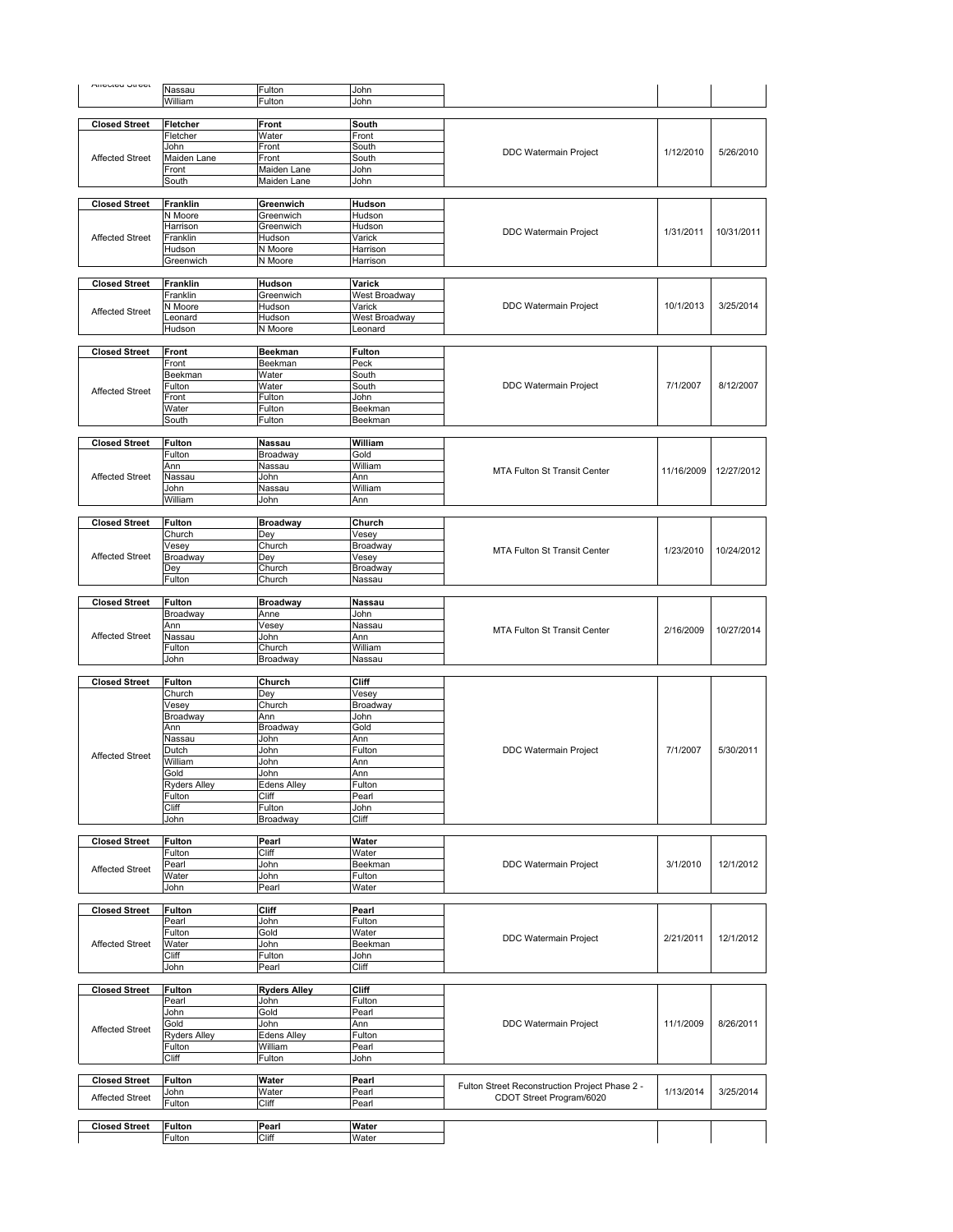|                        | Pearl           | Beekman            | Fulton                         | <b>DDC Watermain Project</b>          | 1/5/2013   |            |
|------------------------|-----------------|--------------------|--------------------------------|---------------------------------------|------------|------------|
| <b>Affected Street</b> | Water           |                    |                                |                                       |            | 1/13/2014  |
|                        |                 | Fulton             | John                           |                                       |            |            |
|                        | Pearl           | Fulton             | John                           |                                       |            |            |
|                        |                 |                    |                                |                                       |            |            |
| <b>Closed Street</b>   | Gold            | Fulton             | John                           |                                       |            |            |
|                        | William         | Fulton             | John                           |                                       |            |            |
|                        | Cliff           | Fulton             | John                           | DDC Watermain Project                 | 4/7/2008   | 10/29/2009 |
| <b>Affected Street</b> | Fulton          | William            | Cliff                          |                                       |            |            |
|                        | John            | William            | Cliff                          |                                       |            |            |
|                        | Gold            | Ann                | Platt                          |                                       |            |            |
|                        |                 |                    |                                |                                       |            |            |
| <b>Closed Street</b>   | Gold            | Ann                | Fulton                         |                                       |            |            |
|                        | William         | Ann                | Fulton                         |                                       |            |            |
|                        |                 |                    |                                | <b>DDC Watermain Project</b>          | 6/22/2009  | 8/15/2010  |
| <b>Affected Street</b> | Ann             | William            | Gold                           |                                       |            |            |
|                        | Fulton          | William            | Cliff                          |                                       |            |            |
|                        | Gold            | Beekman            | John                           |                                       |            |            |
|                        |                 |                    |                                |                                       |            |            |
| <b>Closed Street</b>   | Greenwich       | Canal              | Debrosses                      |                                       |            |            |
|                        | Canal           | Washington         | Hudson                         |                                       |            |            |
|                        | Watts           | Washington         | Canal                          | DDC Harrison St Reconstruction        | 1/5/2009   | 4/20/2010  |
| <b>Affected Street</b> | Debrosses       | Washington         | Hudson                         |                                       |            |            |
|                        | Washington      | Canal              | Debrossis                      |                                       |            |            |
|                        | Greenwich       | Debrosses          | Vestry                         |                                       |            |            |
|                        |                 |                    |                                |                                       |            |            |
| <b>Closed Street</b>   | Greenwich       | <b>Debrosses</b>   | Laight                         |                                       |            |            |
|                        | Washington      | Debrosses          | Laight                         |                                       |            |            |
|                        | Hudson          | Debrosses          | Laight                         |                                       |            |            |
|                        | Debrosses       | Washington         | Hudson                         |                                       |            |            |
|                        |                 |                    |                                | <b>DDC Harrison St Reconstruction</b> | 7/20/2009  | 6/1/2010   |
| <b>Affected Street</b> | Vestry          | Washington         | Hudson                         |                                       |            |            |
|                        | Laight          | Washington         | Hudson                         |                                       |            |            |
|                        | Greenwich       | Watts              | Debrosses                      |                                       |            |            |
|                        | Greenwich       | Laight             | Hubert                         |                                       |            |            |
|                        |                 |                    |                                |                                       |            |            |
| <b>Closed Street</b>   | Greenwich       | Liberty            | Rector                         |                                       |            |            |
|                        | Trinity         | Liberty            | Rector                         |                                       |            |            |
|                        | Liberty         | Trinity            | Greenwich                      |                                       |            |            |
| <b>Affected Street</b> | Albany          | Washington         | Greenwich                      | MTA South Ferry Terminal              | 8/18/2007  | 9/9/2007   |
|                        | Carlisle        | Washington         | Greenwich                      |                                       |            |            |
|                        | Rector          | Washington         | Trinity                        |                                       |            |            |
|                        |                 |                    |                                |                                       |            |            |
| <b>Closed Street</b>   | Greenwich       | <b>Morris</b>      |                                |                                       |            |            |
|                        |                 |                    | <b>Battery PI</b>              |                                       |            |            |
|                        | Greenwich       | Morris             | Broadway                       |                                       |            |            |
| <b>Affected Street</b> | Broadway        | Morris             | <b>Battery PI</b>              | MTA South Ferry Terminal              | 7/1/2007   | 11/18/2007 |
|                        | Battery Pl      | Washington         | Broadway                       |                                       |            |            |
|                        | Washington      | Morris             | <b>Battery PI</b>              |                                       |            |            |
|                        |                 |                    |                                |                                       |            |            |
| <b>Closed Street</b>   | Greenwich       | Laight             | Hubert                         |                                       |            |            |
|                        | Washington      | Laight             | Hubert                         |                                       |            |            |
|                        | Collister       | Laight             | Hubert                         | DDC Harrison St Reconstruction        | 1/5/2009   | 10/31/2010 |
| <b>Affected Street</b> | Hubert          | Washington         | Collister                      |                                       |            |            |
|                        | Laight          | Washington         | Collister                      |                                       |            |            |
|                        | Greenwich       | Vestry             | Beach                          |                                       |            |            |
|                        |                 |                    |                                |                                       |            |            |
| <b>Closed Street</b>   | Greenwich       | Cedar              |                                |                                       |            |            |
|                        |                 |                    | Liberty                        |                                       |            |            |
|                        | Greenwich       | Cedar              | Thames                         | WTC Security Barriers/8640            | 5/30/2014  | 11/3/2014  |
| <b>Affected Street</b> | Trinity         | Liberty            | Cedar                          |                                       |            |            |
|                        | Cedar           | Greenwich          | <b>Trinity Place</b>           |                                       |            |            |
|                        |                 |                    |                                |                                       |            |            |
|                        |                 |                    |                                |                                       |            |            |
| <b>Closed Street</b>   | Harrison        | Greenwich          | West                           |                                       |            |            |
|                        | North Moore     | Greenwich          | West                           |                                       |            |            |
|                        | Chambers        | Greenwich          | West                           |                                       |            |            |
| <b>Affected Street</b> | Greenwich       | North Moore        | Chambers                       | DDC Harrison St Reconstruction        | 1/15/2010  | 10/31/2010 |
|                        | West            | North Moore        | Chambers                       |                                       |            |            |
|                        | Harrison        | Greenwich          | Hudson                         |                                       |            |            |
|                        |                 |                    |                                |                                       |            |            |
|                        |                 |                    |                                |                                       |            |            |
| <b>Closed Street</b>   | Harrison        | Hudson             | Greenwich                      |                                       |            |            |
|                        | Franklin        | Hudson             | Greenwich                      |                                       |            |            |
|                        | Harrison        | West               | Greenwich                      |                                       |            |            |
| <b>Affected Street</b> | Jay             | Hudson             | Greenwich                      | DDC Harrison St Reconstruction        | 7/31/2009  | 6/15/2010  |
|                        | Greenwich       | Franklin           | Jay                            |                                       |            |            |
|                        | Hudson          | Franklin           | Jay                            |                                       |            |            |
|                        | Staple          | Harrison           | Jay                            |                                       |            |            |
|                        |                 |                    |                                |                                       |            |            |
| <b>Closed Street</b>   | Hubert          | West               | Hudson                         |                                       |            |            |
|                        | Laight          | West               | Hudson                         |                                       |            |            |
|                        | Washington      | Hubert             | Laight                         |                                       |            |            |
|                        | Greenwich       | Hubert             | Laight                         | DDC Watermain Project                 | 10/18/2010 | 8/13/2012  |
| <b>Affected Street</b> |                 |                    | Ericsson                       |                                       |            |            |
|                        | Hudson          | Laight             |                                |                                       |            |            |
|                        | Collister       | Laight             | Ericsson                       |                                       |            |            |
|                        | Ericsson        | Greenwich          | Hudson                         |                                       |            |            |
|                        |                 |                    |                                |                                       |            |            |
| <b>Closed Street</b>   | Hudson          | <b>North Moore</b> | Thomas                         |                                       |            |            |
|                        | Hudson          | North Moore        | Beach                          |                                       |            |            |
|                        | Hudson          | Duane              | Thomas                         |                                       |            |            |
|                        | North Moore     | Greenwich          | Hudson                         |                                       |            |            |
|                        | Franklin        | Greenwich          | Hudson                         |                                       |            |            |
|                        |                 |                    |                                |                                       |            |            |
| <b>Affected Street</b> | Harrison        | Greenwich          | Hudson                         | DDC Watermain Project                 | 6/4/2012   | 3/4/2013   |
|                        | Jay             | Greenwich          | Hudson                         |                                       |            |            |
|                        | North Moore     | Hudson             | Varick                         |                                       |            |            |
|                        | Franklin        | Hudson             | Varick                         |                                       |            |            |
|                        | .eonard         | Hudson             | Varick                         |                                       |            |            |
|                        | Worth<br>Thomas | Hudson<br>Hudson   | West Broadway<br>West Broadway |                                       |            |            |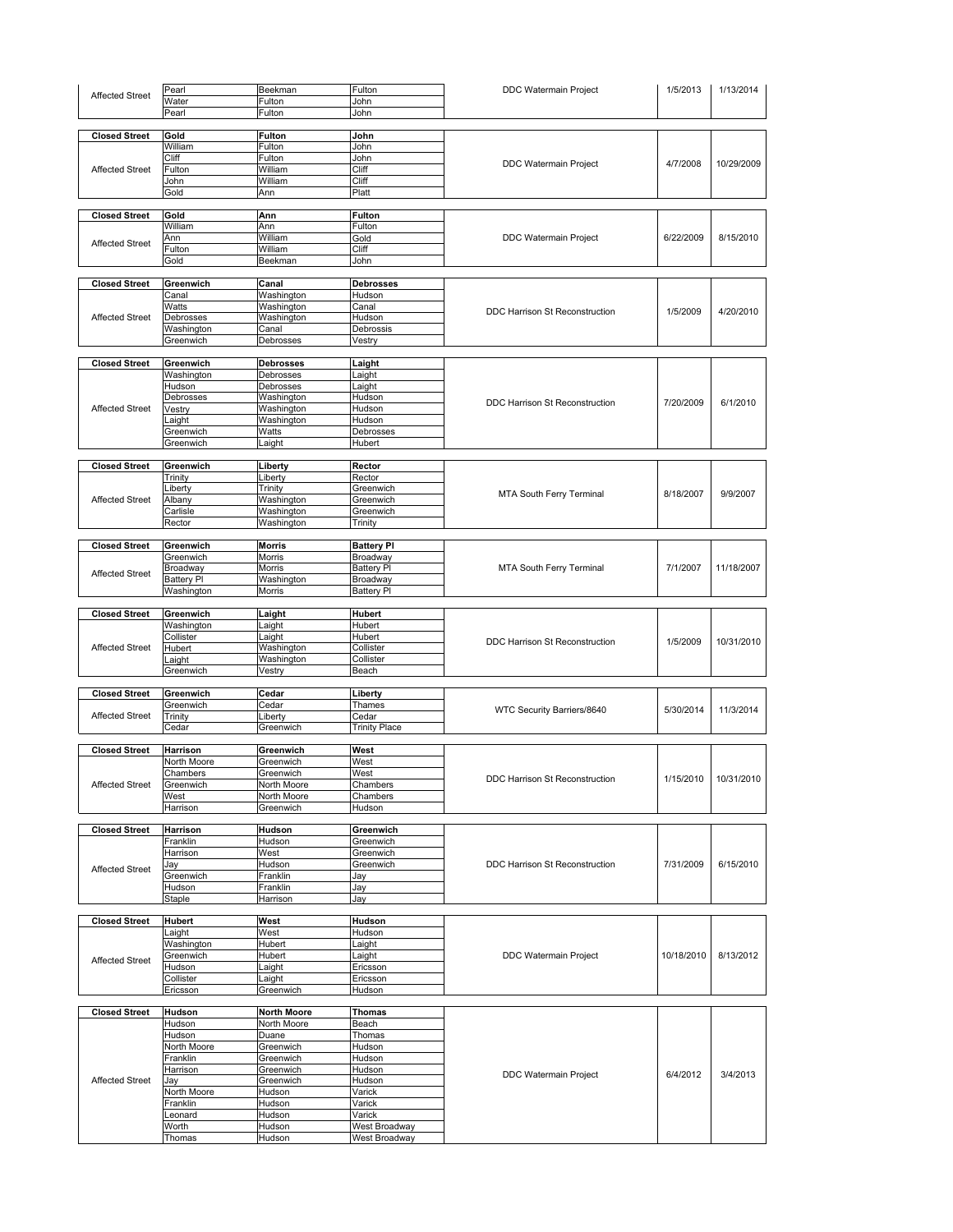| <b>Closed Street</b>   | Hudson                     | N Moore              | Worth                |                                  |            |           |
|------------------------|----------------------------|----------------------|----------------------|----------------------------------|------------|-----------|
|                        | Hudson                     | Ericsson             | Jay                  |                                  |            |           |
|                        | N Moore                    | Greenwich            |                      |                                  |            |           |
|                        |                            |                      | Varick<br>Varick     |                                  |            |           |
|                        | Franklin                   | Greenwich            |                      |                                  |            | 1/13/2014 |
| <b>Affected Street</b> | Harrison                   | Greenwich            | Hudson               | <b>DDC Watermain Project</b>     | 7/15/2013  |           |
|                        | Leonard                    | Hudson               | Varick               |                                  |            |           |
|                        | Staple                     | Harrison             | Jay                  |                                  |            |           |
|                        | Worth                      | Hudson               | Varick               |                                  |            |           |
|                        | Jay                        | Greenwich            | Hudson               |                                  |            |           |
|                        |                            |                      |                      |                                  |            |           |
| <b>Closed Street</b>   | <b>Hudson</b>              | Franklin             | Laight               |                                  |            |           |
|                        | Hudson                     | Harrison             | Vestry               |                                  |            |           |
|                        | Hubert                     | Laight               | Greenwich            |                                  |            |           |
|                        | Ericsson                   | Greenwich            | Varick               |                                  |            |           |
| <b>Affected Street</b> | N Moore                    | Greenwich            | Varick               | DDC Watermain Project            | 8/16/2010  | 5/25/2012 |
|                        | Varick                     | Franklin             | Laight               |                                  |            |           |
|                        | Greenwich                  | Franklin             | Laight               |                                  |            |           |
|                        | Franklin                   | Greenwich            | Varick               |                                  |            |           |
|                        | aight.                     | Greenwich            | Varick               |                                  |            |           |
| <b>Closed Street</b>   |                            | Reade                |                      |                                  |            |           |
|                        | Hudson                     |                      | Chambers<br>Reade    |                                  |            |           |
|                        | West Broadway<br>Greenwich | Warren<br>Reade      |                      |                                  |            |           |
|                        | Church                     |                      | Chambers             | <b>MTA Chambers St ADA</b>       | 7/1/2007   | 11/2/2008 |
| <b>Affected Street</b> | Chambers                   | Reade                | Chambers<br>Church   |                                  |            |           |
|                        |                            | Greenwich            |                      |                                  |            |           |
|                        | Reade<br>Hudson            | Greenwich<br>Duane   | Church<br>Reade      |                                  |            |           |
|                        |                            |                      |                      |                                  |            |           |
| <b>Closed Street</b>   | John                       | <b>Broadway</b>      | Nassau               |                                  |            |           |
|                        | Broadway                   | Fulton               | Maiden               |                                  |            |           |
|                        | Nassau                     | Fulton               | Maiden               |                                  |            |           |
| <b>Affected Street</b> | John                       | Nassau               | William              | <b>FSTC</b>                      | 7/1/2007   | 2/5/2013  |
|                        | Maiden                     | Broadway             | Nassau               |                                  |            |           |
|                        | Fulton                     | Broadway             | Nassau               |                                  |            |           |
|                        |                            |                      |                      |                                  |            |           |
| <b>Closed Street</b>   | John                       | <b>Broadway</b>      | Nassau               |                                  |            |           |
|                        | Broadway                   | Fulton               | Maiden               |                                  |            |           |
|                        | Nassau                     | Fulton               | Maiden               | <b>FSTC</b>                      | 7/1/2007   | 1/15/2009 |
| <b>Affected Street</b> | John                       | Nassau               | William              |                                  |            |           |
|                        | Maiden                     | Broadway             | Nassau               |                                  |            |           |
|                        | Fulton                     | Broadway             | Nassau               |                                  |            |           |
|                        |                            |                      |                      |                                  |            |           |
| <b>Closed Street</b>   | John                       | <b>Front</b>         | South                |                                  |            |           |
|                        | Front                      | Fletcher             | Fulton               |                                  |            |           |
|                        | John                       | Front                | Water                | <b>Burling Slip Park</b>         | 5/1/2009   | 7/26/2010 |
| <b>Affected Street</b> | Fulton                     | Front                | South                |                                  |            |           |
|                        | Fletcher                   | Front                | South                |                                  |            |           |
|                        | South                      | Fletcher             | Fulton               |                                  |            |           |
|                        |                            |                      |                      |                                  |            |           |
| <b>Closed Street</b>   | John                       | <b>Broadway</b>      | <b>Nassau</b>        |                                  |            |           |
|                        | Broadway                   | Fulton               | Maiden               |                                  |            |           |
|                        | Nassau                     | Fulton               | Maiden               | MTA Fulton St. Transit Center    | 8/15/2013  | 11/3/2014 |
| <b>Affected Street</b> | John                       | Trinity              | Dutch                |                                  |            |           |
|                        | Fulton<br>Maiden           | Broadway<br>Broadway | Nassau<br>Nassau     |                                  |            |           |
|                        |                            |                      |                      |                                  |            |           |
| <b>Closed Street</b>   | Leonard                    | Church               | Hudson               |                                  |            |           |
|                        | Leonard                    |                      |                      |                                  |            |           |
|                        |                            |                      |                      |                                  |            |           |
|                        |                            | Broadway             | Church               |                                  |            |           |
|                        | Worth                      | Church               | Hudson               |                                  |            |           |
| <b>Affected Street</b> | Franklin                   | Hudson               | Church               | <b>DDC Reconstruction</b>        | 11/3/2008  | 3/23/2009 |
|                        | Hudson<br>Varick           | Franklin<br>Franklin | Worth<br>Leonard     |                                  |            |           |
|                        | Church                     | Varick               | Worth                |                                  |            |           |
|                        | West Broadway              | Franklin             | Worth                |                                  |            |           |
|                        |                            |                      |                      |                                  |            |           |
| <b>Closed Street</b>   | Leonard                    | Church               | <b>Broadway</b>      |                                  |            |           |
|                        | Worth                      | Church               | Broadway             |                                  |            |           |
|                        | Franklin                   | Church               | Broadway             |                                  |            |           |
| <b>Affected Street</b> | _eonard                    | Church               | West Broadway        | <b>DDC Street Reconstruction</b> | 7/1/2007   | 3/17/2008 |
|                        | _eonard                    | Broadway             | Lafayette            |                                  |            |           |
|                        | Church                     | Franklin             | Worth                |                                  |            |           |
|                        | Broadway                   | Franklin             | Worth                |                                  |            |           |
|                        |                            |                      |                      |                                  |            |           |
| <b>Closed Street</b>   | Leonard                    | <b>West Broadway</b> | Church               |                                  |            |           |
|                        | Franklin                   | West Broadway        | Church               |                                  |            |           |
|                        | Worth<br>Leonard           | West Broadway        | Church               | <b>DDC Reconstruction</b>        | 3/24/2009  | 9/2/2009  |
| <b>Affected Street</b> |                            | Hudson               | Broadway             |                                  |            |           |
|                        | West Broadway<br>Church    | Worth<br>Worth       | Franklin<br>Franklin |                                  |            |           |
|                        |                            |                      |                      |                                  |            |           |
| <b>Closed Street</b>   | Liberty                    | West                 | South End            |                                  |            |           |
|                        | South End                  | Liberty              | Albany               |                                  |            |           |
| <b>Affected Street</b> | West                       | Liberty              | Albany               | State DOT 9A Project             | 10/29/2007 | 12/2/2007 |
|                        | Albany                     | South End            | West                 |                                  |            |           |
|                        |                            |                      |                      |                                  |            |           |
| <b>Closed Street</b>   | Liberty                    | Nassau               | William              |                                  |            |           |
|                        | ∟iberty                    | Broadway             | Nassau               |                                  |            |           |
|                        | Liberty                    | William              | Gold                 |                                  |            |           |
| <b>Affected Street</b> | Maiden Lane                | Nassau               | William              | <b>DDC Reconstruction</b>        | 8/18/2008  | 7/20/2009 |
|                        | Pine                       | Nassau               | William              |                                  |            |           |
|                        | Nassau<br>William          | Cedar<br>Maiden Lane | Maiden Lane<br>Cedar |                                  |            |           |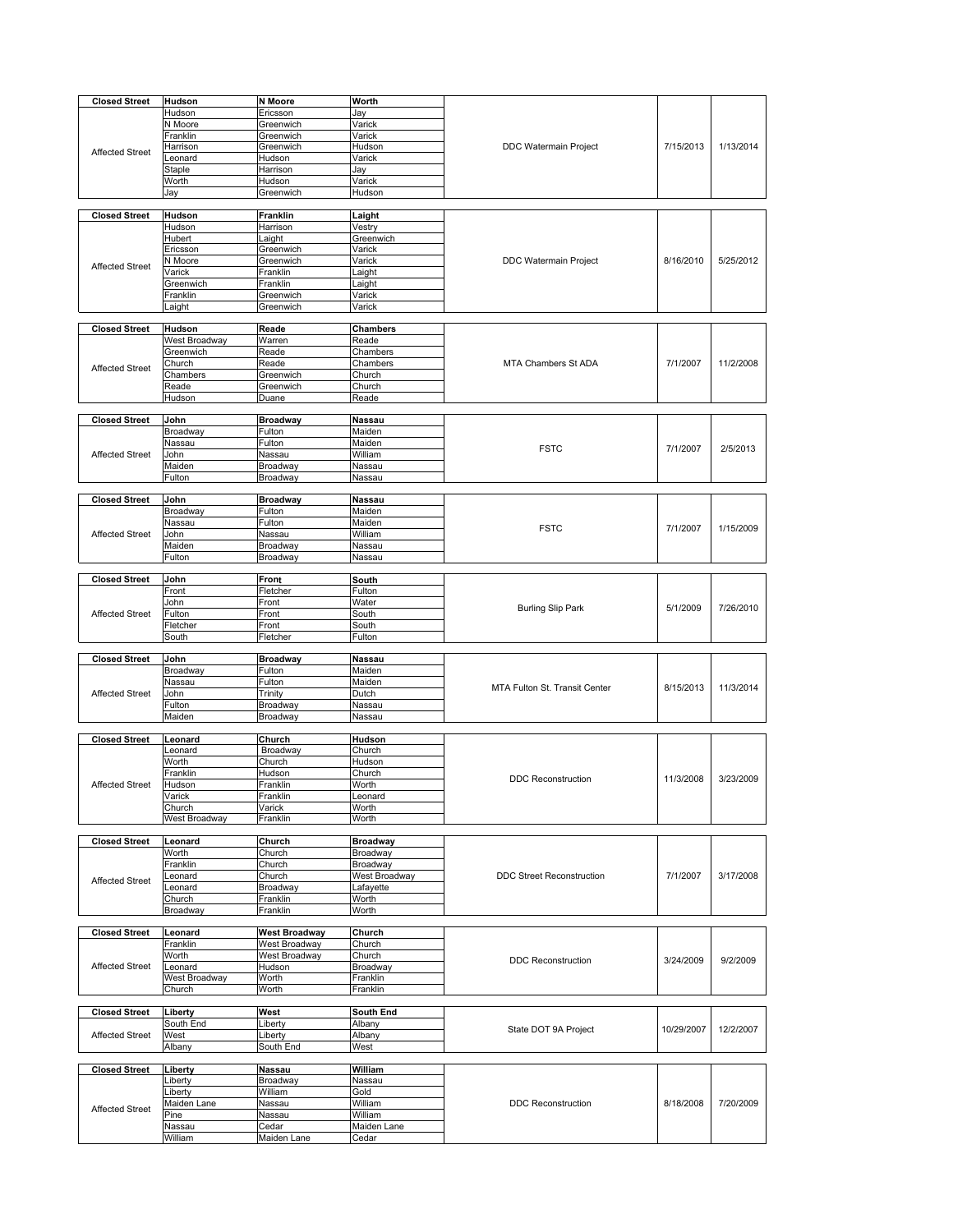| <b>Closed Street</b>    | Liberty            | William                | Gold                 |                           |           |            |
|-------------------------|--------------------|------------------------|----------------------|---------------------------|-----------|------------|
|                         | Liberty            | Nassau                 | William              |                           |           |            |
|                         |                    |                        |                      |                           |           |            |
|                         | ∟iberty            | Gold                   | Pearl                |                           |           |            |
| <b>Affected Street</b>  | Maiden Lane        | William                | Gold                 | <b>DDC</b> Reconstruction | 8/18/2008 | 12/10/2010 |
|                         | Cedar              | William                | Pearl                |                           |           |            |
|                         | Gold               | Platt                  | Maiden               |                           |           |            |
|                         | William            | Cedar                  | Maiden Lane          |                           |           |            |
|                         |                    |                        |                      |                           |           |            |
| <b>Closed Street</b>    | Liberty            | Greenwich              | <b>Trinity Place</b> |                           |           |            |
|                         | Trinity            | Cortlandt              | Cedar                |                           |           | 2/9/2015   |
|                         | Liberty            | Greenwich              | West                 | PA Security Barriers/8640 | 6/30/2014 |            |
| <b>Affected Streets</b> | ∟iberty            | Trinity                | Broadway             |                           |           |            |
|                         | Greenwich          | Liberty                | Cedar                |                           |           |            |
|                         | Cedar              | Greenwich              | <b>Trinity Place</b> |                           |           |            |
|                         |                    |                        |                      |                           |           |            |
| <b>Closed Street</b>    | <b>Maiden Lane</b> | William                | Gold                 |                           |           |            |
|                         | Platt              | William                | Gold                 |                           |           |            |
|                         | Maiden Lane        | Gold                   | Pearl                |                           |           |            |
| <b>Affected Street</b>  | William            | Liberty                | Platt                | <b>DDC Reconstruction</b> | 12/1/2008 | 12/10/2010 |
|                         | Liberty            | William                | Gold                 |                           |           |            |
|                         | Maiden Lane        | Nassau                 | William              |                           |           |            |
|                         | Gold               | Platt                  | Maiden Lane          |                           |           |            |
|                         |                    |                        |                      |                           |           |            |
| <b>Closed Street</b>    | <b>Maiden Lane</b> | Gold                   | Water                |                           |           |            |
|                         | Cedar              | William                | Pearl                |                           |           |            |
|                         | Platt              | Gold                   | Pearl                |                           |           |            |
|                         | Pine               | Pearl                  | Water                |                           |           |            |
|                         | Fletcher           | Pearl                  | Water                |                           |           |            |
| <b>Affected Street</b>  | Gold               | Platt                  | Maiden Lane          | <b>DDC Reconstruction</b> | 12/1/2008 | 2/12/2010  |
|                         | Water              | Fletcher               | Pine                 |                           |           |            |
|                         | Maiden Lane        | Front                  | Water                |                           |           |            |
|                         | Liberty            | William                | Gold                 |                           |           |            |
|                         | Maiden Lane        | William                | Gold                 |                           |           |            |
|                         |                    |                        |                      |                           |           |            |
| <b>Closed Street</b>    | Nassau             | Ann                    | <b>Fulton</b>        |                           |           |            |
|                         | Nassau             | Ann                    | Beekman              |                           |           |            |
|                         | Nassau             | Fulton                 | John                 |                           |           |            |
| <b>Affected Street</b>  | Ann                | Broadway               | William              | DDC Watermain Project     | 9/15/2008 | 2/28/2009  |
|                         | Fulton             | Broadway               | William              |                           |           |            |
|                         | Broadway           | Fulton                 | Ann                  |                           |           |            |
|                         | William            | Fulton                 | Ann                  |                           |           |            |
|                         |                    |                        |                      |                           |           |            |
| <b>Closed Street</b>    | Nassau             | Ann                    | <b>Fulton</b>        |                           |           |            |
|                         | Nassau             | Ann                    | Beekman              |                           |           |            |
|                         | Nassau             | Fulton                 | John                 |                           |           |            |
| <b>Affected Street</b>  | Ann                | Broadway               | William              | DDC Watermain Project     | 1/4/2010  | 6/1/2010   |
|                         | Fulton             | Broadway               | William              |                           |           |            |
|                         | Broadway           | Fulton                 | Ann                  |                           |           |            |
|                         | William            | Fulton                 | Ann                  |                           |           |            |
| <b>Closed Street</b>    | Nassau             | Ann                    | <b>Beekman</b>       |                           |           |            |
|                         | Ann                | Park Row               | William              |                           |           |            |
|                         |                    | Park Row               | William              |                           |           |            |
|                         |                    |                        |                      |                           |           |            |
|                         | Beekman            |                        |                      | <b>DDC Reconstruction</b> | 6/1/2010  | 7/1/2011   |
| <b>Affected Street</b>  | William            | Ann                    | Beekman              |                           |           |            |
|                         | Park Row           | Ann                    | Beekman              |                           |           |            |
|                         | Nassau             | Fulton                 | Spruce               |                           |           |            |
|                         |                    |                        |                      |                           |           |            |
| <b>Closed Street</b>    | <b>Nassau</b>      | <b>Beekman</b>         | Spruce               |                           |           |            |
|                         | Nassau             | Ann                    | Spruce               |                           |           |            |
| <b>Affected Street</b>  | Spruce             | Park Row               | Gold                 | <b>DDC Reconstruction</b> | 7/2/2011  | 6/15/2012  |
|                         | Beekman            | Park Row               | Gold                 |                           |           |            |
|                         | Gold               | Beekman                | Spruce               |                           |           |            |
| <b>Closed Street</b>    | <b>Nassau</b>      | <b>Fulton</b>          | John                 |                           |           |            |
|                         | Nassau             | Fulton                 | Ann                  |                           |           |            |
|                         | Nassau             | John                   | Maiden               |                           |           |            |
|                         | Broadway           | Fulton                 | John                 | DDC Watermain Project     | 4/7/2008  | 9/8/2008   |
| <b>Affected Street</b>  | Dutch              | Fulton                 | John                 |                           |           |            |
|                         | Fulton             | Broadway               | Dutch                |                           |           |            |
|                         | John               | <b>Broadway</b>        | Dutch                |                           |           |            |
|                         |                    |                        |                      |                           |           |            |
| <b>Closed Street</b>    | <b>Nassau</b>      | <b>Fulton</b>          | John                 |                           |           |            |
|                         | Nassau             | Maiden                 | Ann                  |                           |           |            |
|                         | John               | Broadway               | Dutch                | <b>DDC Reconstruction</b> | 1/9/2012  | 10/17/2012 |
| <b>Affected Street</b>  | Fulton             | Broadway               | Dutch                |                           |           |            |
|                         | Dutch              | John                   | Fulton               |                           |           |            |
|                         | Broadway           | John                   | Fulton               |                           |           |            |
|                         |                    |                        |                      |                           |           |            |
| <b>Closed Street</b>    | <b>Nassau</b>      | <b>Maiden</b>          | John                 |                           |           |            |
|                         | Nassau<br>John     | Liberty                | Fulton<br>William    |                           |           |            |
| <b>Affected Street</b>  | Maiden             | Broadway<br>Broadway   | William              | <b>DDC Reconstruction</b> | 1/4/2011  | 9/6/2011   |
|                         | Broadway           | Maiden                 | John                 |                           |           |            |
|                         | William            |                        | John                 |                           |           |            |
|                         |                    | Maiden                 |                      |                           |           |            |
| <b>Closed Street</b>    | <b>North Moore</b> | Greenwich              | Hudson               |                           |           |            |
|                         | North Moore        | West                   | Varick               |                           |           |            |
|                         | Greenwich          | Beach                  | Franklin             |                           |           |            |
| <b>Affected Street</b>  | Hudson             | Beach                  | Franklin             | <b>DDC</b> Watermain      | 6/14/2012 | 3/4/2013   |
|                         | Beach<br>Franklin  | Greenwich<br>Greenwich | Hudson               |                           |           |            |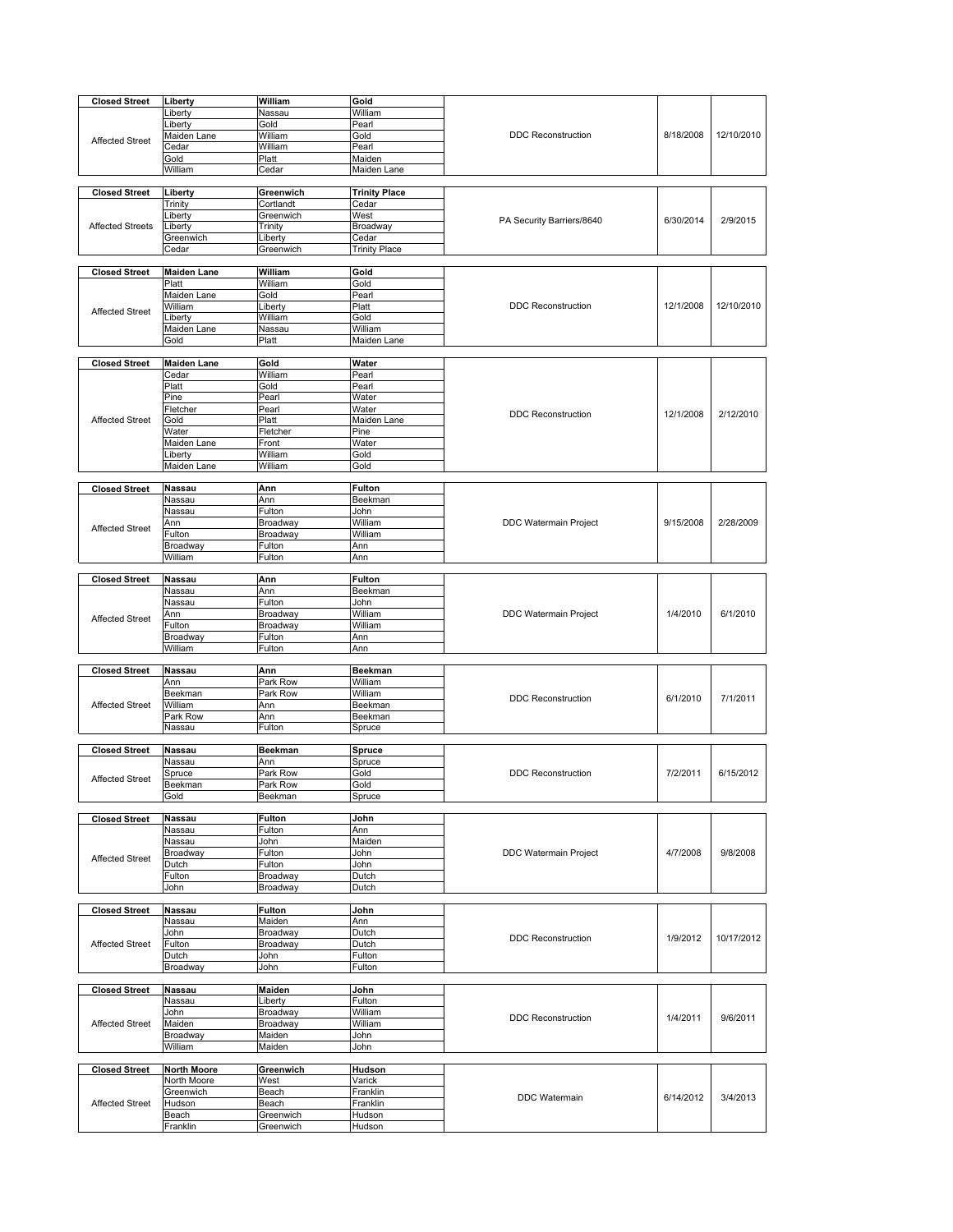| <b>Closed Street</b>   | <b>North Moore</b>   | West               | Hudson                   |                              |            |            |
|------------------------|----------------------|--------------------|--------------------------|------------------------------|------------|------------|
|                        | North Moore          | Hudson             | Varick                   |                              |            |            |
| <b>Affected Street</b> | Greenwich            | Franklin           | Beach                    | DDC Watermain                | 6/14/2012  | 11/30/2012 |
|                        | Hudson               | Franklin           | Beach                    |                              |            |            |
|                        |                      |                    |                          |                              |            |            |
| <b>Closed Street</b>   | <b>North Moore</b>   | Greenwich          | Hudson                   |                              |            |            |
|                        | N Moore              | West               | Varick                   |                              |            |            |
|                        | Greenwich            | Ericsson           | Franklin                 |                              |            |            |
| <b>Affected Street</b> | Hudson               | Ericsson           | Franklin                 | <b>DDC Watermain Project</b> | 7/15/2013  | 9/6/2013   |
|                        | Franklin             | Greenwich          | Hudson                   |                              |            |            |
|                        | Ericsson             | Greenwich          | Hudson                   |                              |            |            |
|                        |                      |                    |                          |                              |            |            |
| <b>Closed Street</b>   | Park                 | West Broadway      | Church                   |                              |            |            |
|                        | Murray               | West Broadway      | Church                   |                              |            |            |
|                        | Barclay              | West Broadway      | Church                   |                              |            |            |
| <b>Affected Street</b> | Park                 | Greenwich          | West Broadway            | <b>DDC Reconstruction</b>    | 10/29/2007 | 11/17/2008 |
|                        | Park                 | Church             | Broadway                 |                              |            |            |
|                        | West Broadway        | Barclay            | Murray                   |                              |            |            |
|                        | Church               | Barclay            | Murray                   |                              |            |            |
|                        |                      |                    |                          |                              |            |            |
| <b>Closed Street</b>   | Park                 | Church             | <b>Broadway</b>          |                              |            |            |
|                        | Murray               | Church             | Broadway                 |                              |            |            |
|                        | Park                 | West Broadway      | Church                   | <b>DDC Reconstruction</b>    | 10/13/2008 | 12/30/2009 |
| <b>Affected Street</b> | Barclay              | Church             | Broadway                 |                              |            |            |
|                        | Church               | Murray             | Barclay                  |                              |            |            |
|                        | Broadway             | Murray             | Barclay                  |                              |            |            |
|                        |                      |                    |                          |                              |            |            |
| <b>Closed Street</b>   | <b>Pearl Street</b>  | Fulton             | John                     |                              |            |            |
|                        | John                 | Cliff              | Water                    |                              |            |            |
|                        | Cliff                | John               | Fulton                   | <b>DDC Reconstruction</b>    | 9/2/2008   | 7/18/2009  |
| <b>Affected Street</b> | Fulton<br>Water      | Cliff<br>John      | Water<br>Fulton          |                              |            |            |
|                        |                      |                    |                          |                              |            |            |
|                        | Pearl<br>Pearl       | Fletcher<br>Fulton | John<br>Beekman          |                              |            |            |
|                        |                      |                    |                          |                              |            |            |
| <b>Closed Street</b>   | Pearl                | Fulton             | John                     |                              |            |            |
|                        | John                 | Cliff              | Water                    |                              |            |            |
|                        | Pearl                | Beekman            | Platt                    |                              |            |            |
| <b>Affected Street</b> | Cliff                | John               | Fulton                   | <b>DDC</b> Watermain         | 9/27/2011  | 12/1/2012  |
|                        | Fulton               | Cliff              | Water                    |                              |            |            |
|                        | Water                | John               | Fulton                   |                              |            |            |
|                        |                      |                    |                          |                              |            |            |
| <b>Closed Street</b>   | Pearl                | John               | Platt                    |                              |            |            |
|                        | John                 | Gold               | Water                    |                              |            |            |
|                        | Platt                | Gold               | Pearl                    |                              |            |            |
|                        | Fletcher             | Pearl              | Water                    |                              |            |            |
| <b>Affected Street</b> | Gold                 | Platt              | John                     | <b>DDC Reconstruction</b>    | 7/1/2007   | 7/15/2008  |
|                        | Pearl                | Platt              | Maiden                   |                              |            |            |
|                        | Pearl                | John               | Fulton                   |                              |            |            |
|                        | Water                | Fletcher           | John                     |                              |            |            |
|                        |                      |                    |                          |                              |            |            |
| <b>Closed Street</b>   | Pearl                | <b>Beekman</b>     | John                     |                              |            |            |
|                        | Pearl                | John               | Maiden                   |                              |            |            |
|                        | John                 | Cliff              | Water                    | <b>DDC</b> Reconstruction    | 1/15/2013  | 3/25/2014  |
| <b>Affected Street</b> | Cliff                | John               | Beekman                  |                              |            |            |
|                        | Beekman              | Cliff              | Water                    |                              |            |            |
|                        | Water                | Beekman            | John                     |                              |            |            |
|                        |                      |                    |                          |                              |            |            |
| <b>Closed Street</b>   | <b>Peck Slip</b>     | Pearl              | South                    |                              |            |            |
|                        | Peck                 | Water              | Front                    |                              |            |            |
| <b>Affected Street</b> | Water<br>Dover       | Beekman            | Dover<br>Pearl           | <b>DDC Reconstruction</b>    | 3/1/2013   | 2/24/2014  |
|                        | Pearl                | Water<br>Dover     |                          |                              |            |            |
|                        | Beekman              | Pearl              | Beekman<br>Water         |                              |            |            |
|                        |                      |                    |                          |                              |            |            |
| <b>Closed Street</b>   | <b>Peck Slip</b>     | Water              | Front                    |                              |            |            |
|                        | Beekman              | Water              | South                    |                              |            |            |
|                        | Water                | Beekman            | Dover                    |                              |            |            |
| <b>Affected Street</b> | Peck                 | Pearl              | South                    | <b>DDC</b> Reconstruction    | 8/1/2011   | 12/1/2013  |
|                        | Dover                | Water              | South                    |                              |            |            |
|                        | Front                | Beekman            | Dover                    |                              |            |            |
|                        |                      |                    |                          |                              |            |            |
| <b>Closed Street</b>   | <b>Peck Slip</b>     | Pearl              | Water                    |                              |            |            |
|                        | Pearl                | Dover              | Beekman                  |                              |            |            |
|                        | Water                | Dover              | Beekman                  | 1 Peck Slip - Public/8280    | 1/13/2014  | 2/24/2014  |
| <b>Affected Street</b> | Peck Slip            | Water              | Front                    |                              |            |            |
|                        | Dover                | Pearl              | Water                    |                              |            |            |
|                        | Beekman              | Pearl              | Water                    |                              |            |            |
|                        |                      |                    |                          |                              |            |            |
| <b>Closed Street</b>   | Platt                | Gold               | Pearl                    |                              |            |            |
|                        | Platt                | Gold               | William                  |                              |            |            |
|                        | John                 | Gold               | Pearl                    | <b>DDC Reconstruction</b>    | 7/1/2007   | 7/29/2007  |
| <b>Affected Street</b> | Maiden               | Gold               | Pearl                    |                              |            |            |
|                        | Gold                 | Maiden             | John                     |                              |            |            |
|                        | Pearl                | Maiden             | John                     |                              |            |            |
|                        |                      |                    |                          |                              |            |            |
| <b>Closed Street</b>   | <b>Rector Street</b> | West               | Washington               |                              |            |            |
|                        | Rector               | Washington         | Greenwich                |                              |            |            |
|                        | Washington           | Carlisle           | Edgar                    | <b>DDC Reconstruction</b>    | 10/10/2009 | 12/7/2009  |
| <b>Affected Street</b> | West                 | Carlisle           | Edgar                    |                              |            |            |
|                        | Carlisle             | West               | Washington<br>Washington |                              |            |            |
|                        | Edgar                | West               |                          |                              |            |            |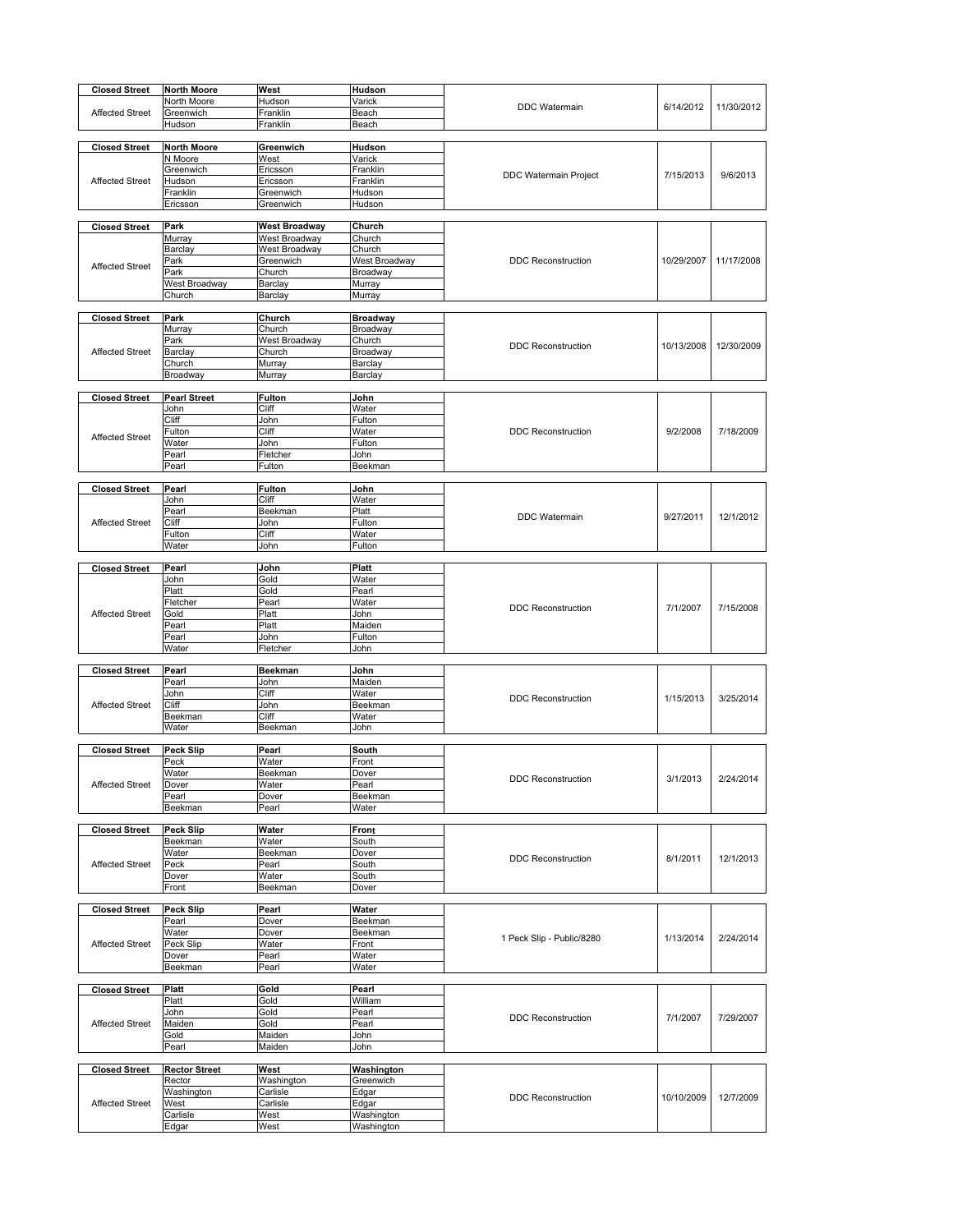| <b>Closed Street</b>    | South                          | <b>Fulton</b>    | <b>Brooklyn Bridge</b> |                                                |            |           |
|-------------------------|--------------------------------|------------------|------------------------|------------------------------------------------|------------|-----------|
|                         | Front                          | Fulton           | Brooklyn Bridge        |                                                |            |           |
|                         | Fulton                         | Front            | South                  | DDC Watermain Project                          | 1/6/2011   | 7/28/2012 |
| <b>Affected Street</b>  | Beekman                        | Front            | South                  |                                                |            |           |
|                         | Peck Slip                      | Front            | South                  |                                                |            |           |
|                         |                                |                  |                        |                                                |            |           |
| <b>Closed Street</b>    | South                          | John             | Wall                   |                                                |            |           |
|                         | Wall                           | Front            | South                  |                                                |            |           |
|                         | Pine                           | Front            | South                  |                                                |            |           |
|                         |                                | Front            |                        |                                                |            |           |
|                         | Maiden<br>South                | Fulton           | South<br>John          | <b>East River Waterfront</b>                   | 6/1/2009   | 5/20/2011 |
| <b>Affected Street</b>  |                                |                  |                        |                                                |            |           |
|                         | Front                          | John             | Wall                   |                                                |            |           |
|                         | John                           | Front            | South                  |                                                |            |           |
|                         | South                          | Wall             | Gouverneur Lane        |                                                |            |           |
|                         | Fletcher                       | Front            | South                  |                                                |            |           |
|                         |                                |                  |                        |                                                |            |           |
| <b>Closed Street</b>    | South                          | William          | Fulton                 |                                                |            |           |
|                         | John                           | Front            | South                  |                                                |            |           |
|                         | Maiden Lane                    | Front            | South                  |                                                |            |           |
|                         | <b>Pine Street</b>             | Front            | South                  | South St South - Street Reconstruction (8710)  | 10/27/2014 | 11/3/2014 |
| <b>Affected Streets</b> | Wall                           | Front            | South                  |                                                |            |           |
|                         | Gouverneur                     | Front            | South                  |                                                |            |           |
|                         | Old Slip                       | Front            | South                  |                                                |            |           |
|                         | Front                          | Fulton           | William                |                                                |            |           |
|                         |                                |                  |                        |                                                |            |           |
| <b>Closed Street</b>    | Spruce                         | Park Row         | Gold                   |                                                |            |           |
|                         | Gold                           | Beekman          | Frankfort              |                                                |            |           |
| <b>Affected Street</b>  | Nassau                         | Beekman          | Frankfort              | <b>DDC Reconstruction</b>                      | 5/14/2012  | 7/31/2012 |
|                         | Park Row                       | Beekman          | Frankfort              |                                                |            |           |
|                         | William                        | Beekman          | Spruce                 |                                                |            |           |
|                         |                                |                  |                        |                                                |            |           |
| <b>Closed Street</b>    | <b>Trinity</b>                 | Liberty          | Rector                 |                                                |            |           |
|                         | Greenwich                      | Liberty          | Rector                 |                                                |            |           |
|                         | Broadway                       | Vesey            | Rector                 |                                                |            |           |
|                         | Liberty                        | Greenwich        | Broadway               |                                                | 1/20/2014  |           |
|                         | Vesey                          | Broadway         | West Broadway          | NYCDDC/WTC Security/8420                       |            | 2/9/2015  |
| <b>Affected Streets</b> | Rector                         | Greenwich        | Broadway               |                                                |            |           |
|                         | Church                         | Liberty          | Courtland              |                                                |            |           |
|                         | Cedar                          | Greenwich        | Broadway               |                                                |            |           |
|                         | Trinity                        | Rector           | Edgar                  |                                                |            |           |
|                         | Thames                         | Broadway         | Greenwich              |                                                |            |           |
| <b>Closed Street</b>    | Varick                         | <b>Franklin</b>  | Leonard                |                                                |            |           |
|                         | Varick                         | North Moore      | Leonard                |                                                |            |           |
|                         | West Broadway                  | Franklin         | Worth                  |                                                |            |           |
| <b>Affected Street</b>  | Franklin                       | Hudson           | West Broadway          | DDC Harrison St Reconstruction                 | 9/1/2009   | 4/1/2010  |
|                         | _eonard                        | Hudson           | Church                 |                                                |            |           |
|                         | Hudson                         | Franklin         | Leonard                |                                                |            |           |
|                         |                                |                  |                        |                                                |            |           |
|                         |                                |                  |                        |                                                |            |           |
|                         |                                |                  |                        |                                                |            |           |
| <b>Closed Street</b>    | Vesey                          | <b>North End</b> | West                   |                                                |            |           |
|                         | Murray                         | North End        | West                   |                                                |            |           |
| <b>Affected Street</b>  | North End                      | Murray           | Vesey                  | <b>DDC Harrison St Reconstruction</b>          | 10/9/2009  | 4/5/2010  |
|                         | West                           | Murray           | Vesey                  |                                                |            |           |
|                         | Vesey                          | River End        | Washington             |                                                |            |           |
| <b>Closed Street</b>    | Warren                         |                  | West                   |                                                |            |           |
|                         |                                | <b>North End</b> |                        |                                                |            |           |
|                         | Chambers                       | North End        | West                   |                                                |            |           |
|                         | Murray                         | North End        | West                   |                                                | 6/26/2008  | 8/15/2008 |
| <b>Affected Street</b>  | Warren                         | West             | Greenwich              | State DOT 9A Project                           |            |           |
|                         | Warren                         | North End        | <b>River Terrace</b>   |                                                |            |           |
|                         | West                           | Chambers         | Murray                 |                                                |            |           |
|                         | North End                      | Chambers         | Murray                 |                                                |            |           |
| <b>Closed Street</b>    | Water                          | Peck             | <b>Beekman</b>         |                                                |            |           |
|                         | Water                          | Fulton           | Dover                  |                                                |            |           |
|                         | Beekman                        | Pearl            | Front                  |                                                |            |           |
| <b>Affected Street</b>  | Peck                           | Pearl            | Front                  | <b>DDC</b> Watermain                           | 2/13/2012  | 10/5/2012 |
|                         | Front                          | Beekman          | Peck                   |                                                |            |           |
|                         | Pearl                          | Beekman          | Peck                   |                                                |            |           |
|                         |                                |                  |                        |                                                |            |           |
| <b>Closed Street</b>    | Water                          | Peck Slip        | Dover                  |                                                |            |           |
|                         | Pearl                          | Peck             | Dover                  |                                                |            |           |
|                         | Dover                          | Pearl            | Front                  |                                                |            |           |
| <b>Affected Street</b>  | Front                          | Dover            | Peck                   | DDC Watermain Project                          | 10/8/2012  | 10/5/2013 |
|                         | Peck                           | Front            | Pearl                  |                                                |            |           |
|                         | Water                          | Beekman          | Peck                   |                                                |            |           |
|                         |                                |                  |                        |                                                |            |           |
| <b>Closed Street</b>    | <b>Water/Pearl</b>             | <b>Fulton</b>    | Beekman                |                                                |            |           |
|                         | Water                          | John             | Fulton                 | Fulton Street Reconstruction Project Phase 2 - |            |           |
| <b>Affected Street</b>  | Fulton                         | Pearl            | Front                  | CDOT Street Program/6020                       | 1/13/2014  | 3/25/2014 |
|                         | Pearl                          | John             | Fulton                 |                                                |            |           |
|                         |                                |                  |                        |                                                |            |           |
| <b>Closed Street</b>    | <b>West Broadway</b>           | Franklin         | <b>Thomas</b>          |                                                |            |           |
|                         | Franklin                       | Hudson           | Church                 |                                                |            |           |
|                         | Leonard                        | Hudson           | Church                 |                                                |            |           |
|                         |                                |                  |                        |                                                |            |           |
|                         | Worth                          | Hudson           | Church                 |                                                |            |           |
|                         | Thomas                         | Hudson           | Church                 | <b>MTA Flood Mitigation</b>                    | 1/5/2009   | 3/30/2009 |
| <b>Affected Street</b>  | Hudson                         | Franklin         | Thomas                 |                                                |            |           |
|                         | Varick                         | Franklin         | Leonard                |                                                |            |           |
|                         |                                | Franklin         | White                  |                                                |            |           |
|                         | West Broadway<br>West Broadway | Thomas           | Duane                  |                                                |            |           |